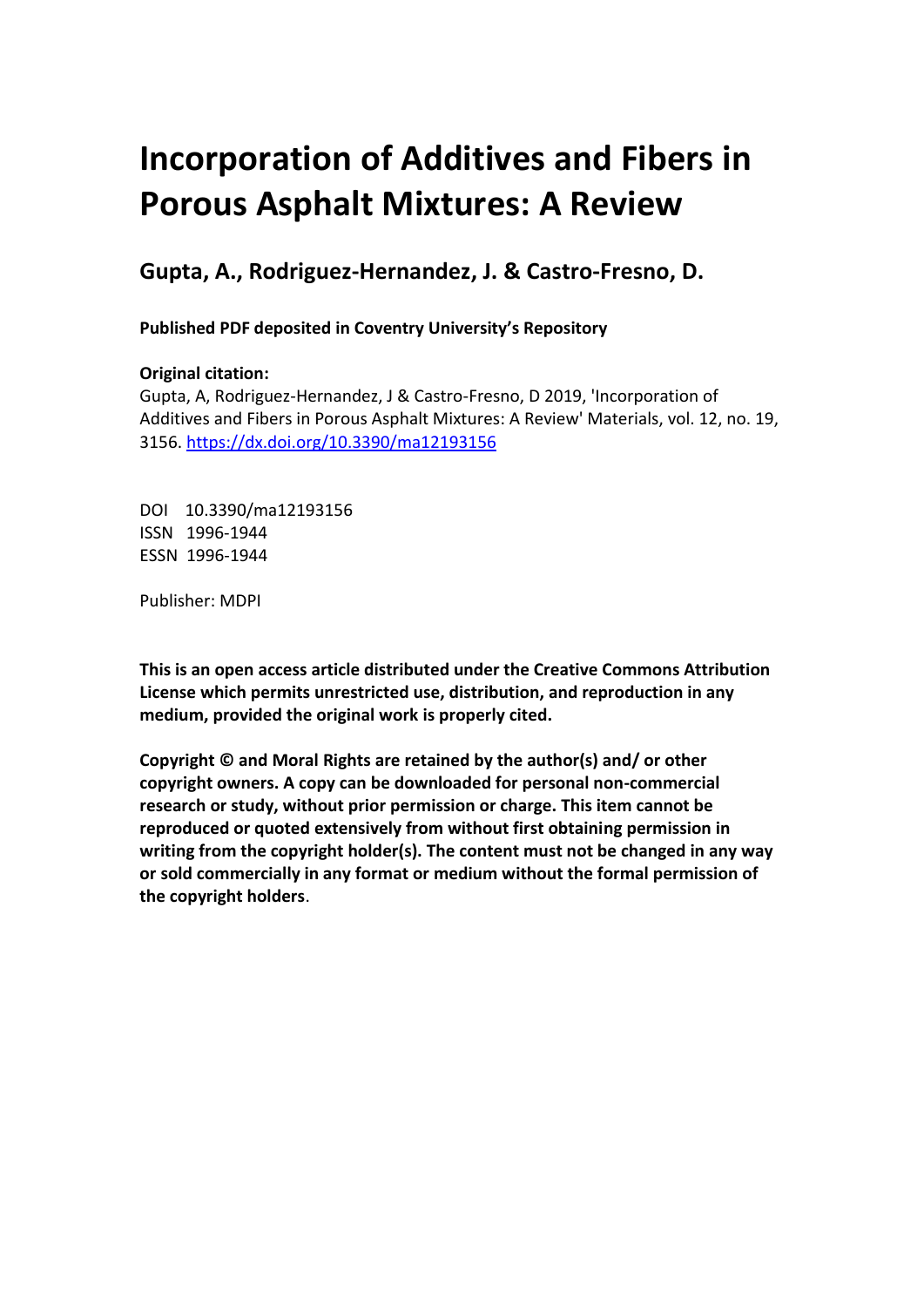

*Review* 



## **Incorporation of Additives and Fibers in Porous Asphalt Mixtures: A Review**

#### **Anik Gupta [\\* ,](https://orcid.org/0000-0002-8941-0780) Jorge Rodriguez-Hernande[z](https://orcid.org/0000-0003-1596-4024) and Daniel Castro-Fresn[o](https://orcid.org/0000-0001-5658-3901)**

GITECO Research Group, University of Cantabria, 39005 Santander, Spain; jorge.rodriguez@unican.es (J.R.-H.); castrod@unican.es (D.C.-F.)

**\*** Correspondence: anik.gupta@unican.es

Received: 2 September 2019; Accepted: 23 September 2019; Published: 27 September 2019



**Abstract:** Despite the numerous benefits for preserving the hydrological cycle, permeable pavement systems (PPSs) found their major application in parking spots and for light traffic scenarios due to their limited durability and strength. To make the PPSs suitable for heavy traffic conditions without significant distresses, research is shifting toward the adoption of novel binders and additives for designing multifunctional porous asphalt mixtures which make up the surface course of PPSs. Certain additives are well known for enhancing the durability of dense graded asphalt mixtures and improving fatigue and rutting resistance. However, the studies on the influence of additives on abrasion resistance and binder draindown, which are the common problems in porous asphalt mixtures (PAMs), are still not well established. This paper summarizes best practices performed on PAMs and recommends possible future research directions for its improvement. Particular emphasis is placed on strength and resilience of PAMs by incorporating additives like nanosilica, crumb rubber, warm-mix additives, fibers (such as cellulose, glass, steel, and synthetic fibers), and some eco-friendly materials. It was found that different additives seem to have different effects on the properties of PAMs. Moreover, the combination of additives has synergistic benefits for the performance of PAMs, especially in urban pavements.

**Keywords:** permeable pavement systems; porous asphalt mixtures; fibers; additives

#### **1. Introduction**

Due to soil sealing, large amounts of runoff lead to ponding in urban areas and erosion in the unsealed neighboring areas [\[1\]](#page-16-0). The present drainage systems have limited capacity to hold runoffs, thus leading to urban flooding problems during overflow. Floods are now more frequent and have greater impacts on the livelihood of society. Even in regions of high rainfall, lowering of groundwater due to soil sealing resulted in scarcity of water for plants and vegetation. an increase in impervious surface areas also reduced the ability of soil to filter water, which increased the amount of impurities and contaminants entering the water cycle [\[2\]](#page-16-1). In this situation, it is vital to spread the idea of building sustainable systems with the ability to restore balance in the natural ecosystem.

Sustainable urban drainage systems (SUDS) are structures that imitate the drainage pattern of natural land surface. Types of SUDS include bio-retention cells, green roofs, infiltration trenches, rain barrels, rain gardens, permeable pavements, rooftop disconnection, and vegetative swales [\[3\]](#page-16-2). Permeable pavement systems (PPSs) are one of the most complete SUDS and they attracted attention in previous decades due to their ability to withstand sufficient vehicular loads [\[4\]](#page-16-3). PPSs generate flow attenuation, which allows water to infiltrate through their structure, thereby slowing, delaying, reducing, and filtering the water flows [\[5](#page-16-4)[,6\]](#page-16-5). Thives et al. mentioned that the water filtered through PPSs can be used for non-potable purposes like washing cars and cleaning [\[7\]](#page-16-6). The advantages of PPSs include reduction in tire noise, water splashing, skidding, and soil erosion. They also mitigate the urban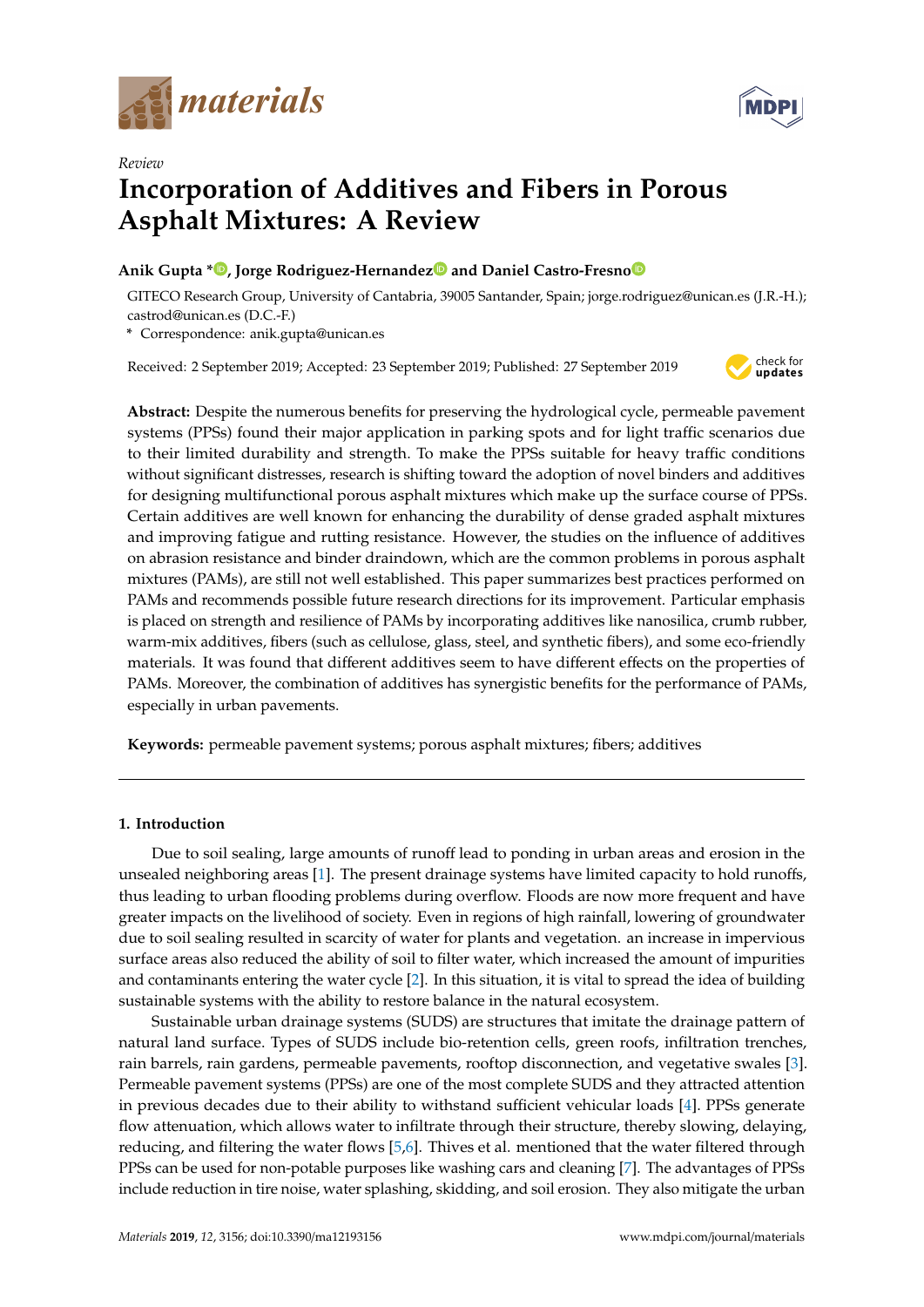heat island effect, and diminish the damage to pavement caused by stagnant water, while facilitating a high infiltration capacity [\[8](#page-16-7)[–10\]](#page-16-8). Even the poorest performing PPSs have greater drainage capacity than normal rainstorm events [\[6,](#page-16-5)[11,](#page-16-9)[12\]](#page-16-10). The open graded structure of PPSs provides better skid resistance and, hence, more safety to road users. By replacing conventional pavements with PPSs, the number of accidents occurring in wet weather can be reduced by up to 80% [\[13\]](#page-16-11).

The surface of the PPS is mainly constructed with porous asphalt mixtures (PAMs). In PAMs, very small amounts of fines (or none) are added to form an open-graded structure to allow water to flow through it. There is a stone-to-stone contact, resulting in higher air void content as compared to dense graded mixtures. Subsequently, due to more environment exposure, aging is faster in PAMs [\[14–](#page-16-12)[16\]](#page-16-13). The constant environmental exposure increases the asphaltene content, which makes bitumen stiffer and brittle, leading to raveling and cracking [\[17,](#page-16-14)[18\]](#page-16-15). Raveling is the most significant damage in PAMs as it spreads very quickly and results in a huge reduction in pavement life span [\[19\]](#page-16-16). Raveling is more prominent in winter seasons. The slowest lanes deteriorate faster than the overtaking lane and raveling is faster in old sections. Moreover, high traffic is responsible for a higher amount of raveling [\[20\]](#page-16-17). At the same time, due to clogging, functionality is affected, and the porous pavement is not able to facilitate drainage, reduce noise, and prevent damage due to water stagnation. The rate of clogging depends on several factors like type of materials used in the pavement such as cement concrete or asphalt, slope of pavement, maintenance measures adopted, environmental conditions, erosion rate around the surface, etc. [\[11,](#page-16-9)[21\]](#page-16-18).

Due to different vehicle loads, rainfall durations, and rainfall intensities, there are different requirements of PPSs in urban regions [\[4\]](#page-16-3). For instance, in residential areas, the noise reduction may be the most prime concern, whereas, for highways, skid resistance may be the most significant parameter. The development of multifunctional PPSs during urban planning requires materials that endure different loading conditions while maintaining the integrity of the structure. The idea of including additives in the mixtures, especially fibers, is relatively new in permeable pavements, as very limited literature is available. In the 2000s, the need to implement PPSs led researchers to search for ways to improve the quality of permeable pavements by incorporating various additives [\[22](#page-17-0)[,23\]](#page-17-1). Additives like nanosilica were shown to improve the abrasion resistance of the PAM considerably [\[24\]](#page-17-2). Natural fibers such as cellulose fibers are among the most commonly used fibers in PAMs as they improve the binder stability [\[2](#page-16-1)[,25](#page-17-3)[–31\]](#page-17-4). For low-temperature crack resistance, glass fibers can be used [\[32\]](#page-17-5). To enhance properties such as elastic modulus and tensile strength (ITS), synthetic fibers showed promising results [\[33\]](#page-17-6). Acrylic fibers improve the mechanical performance under extreme conditions; thus, they can be utilized in cold and warm regions [\[34\]](#page-17-7). Studies also showed that recycled aggregates can also be used to replace virgin aggregates on low-intensity traffic roads [\[35,](#page-17-8)[36\]](#page-17-9). The type of binder is an important factor, as a high-viscosity bitumen improves the cohesion of the binder. Meanwhile, polymer-modified bitumen (PMB) improves the adhesion between aggregates and the binder [\[16](#page-16-13)[,30](#page-17-10)[,37\]](#page-17-11).

The objective of this paper is to address the role of different additives and fibers in improving the performance of PAMs. Subsequently, various aspects of design of porous asphalt mixture are discussed in detail. The influence of gradation adopted in different countries is discussed based on the mechanical and functional performance of the permeable pavement systems. Special emphasis is placed on the wide variety of additives that can be used for the implementation of durable permeable pavement systems for multifunctional urban applications. The mechanisms via which additives influence the properties of PAMs are elaborated in detail. Furthermore, the feasibility of using eco-friendly materials in PAMs is discussed.

#### **2. Porous Asphalt Mixtures Design**

#### *2.1. Gradation*

PAMs are made of the same materials as dense graded bituminous mixes except with fewer fine aggregates; however, their durability is significantly less. This shows that the performance of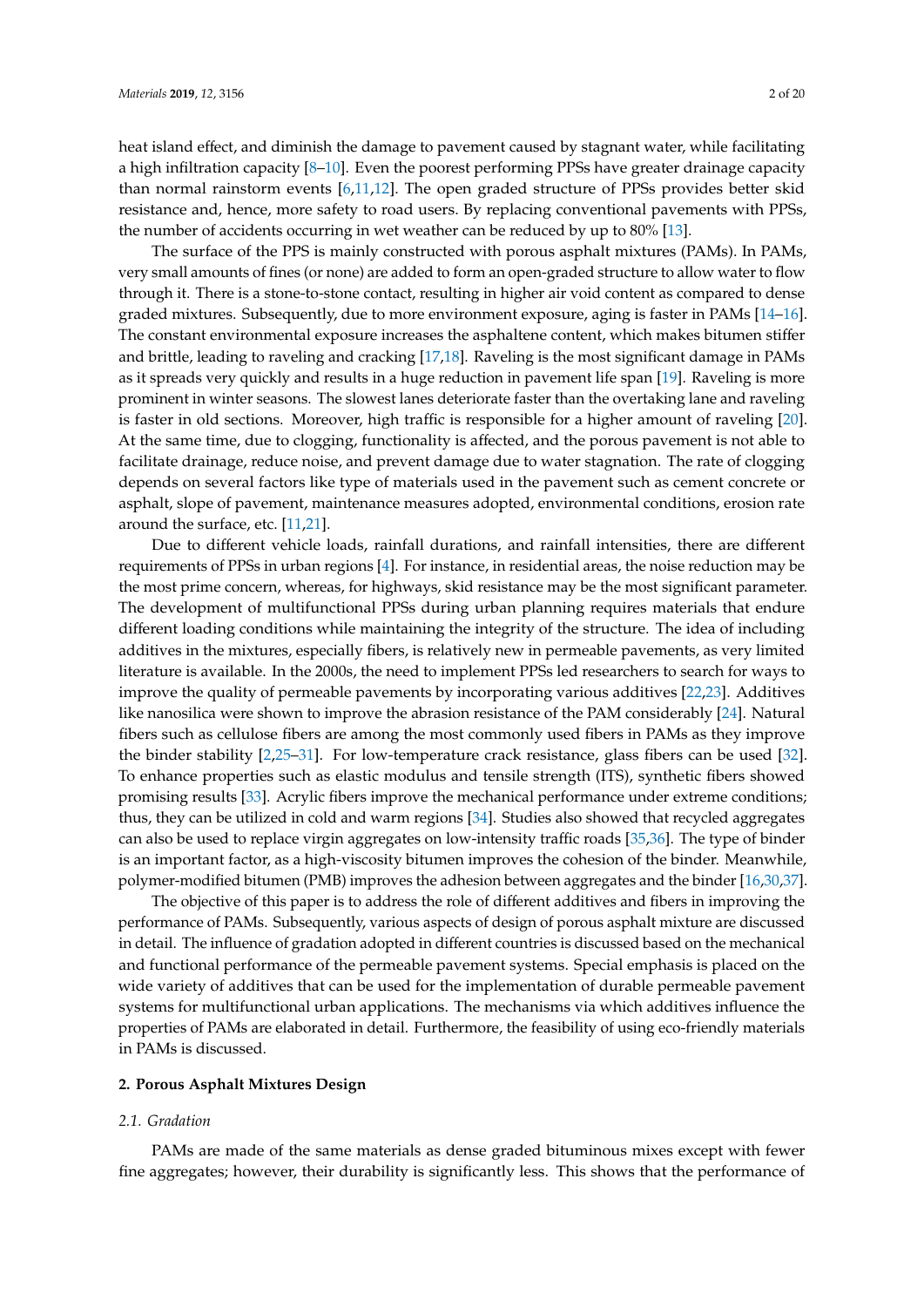the mix depends greatly on the proportion of fine aggregates as they interlock the aggregate and binder [\[38\]](#page-17-12). For the mixture to have adequate strength and durability, it is necessary to have fine aggregates, but increasing the amount of fine aggregates compromises the permeability. If the air void content is less than 14%, the permeability is negligible. Therefore, the binder content increment results in a considerable reduction in vertical hydraulic conductivity and porosity, due to clogging of voids [\[39\]](#page-17-13). The dynamic modulus is also lower for PAMs due to higher air void content; an increment of 1.5–3 times was observed upon reducing the air void content from 20.5% to 9.5%. However, after moisture conditioning, the dynamic modulus increases in the case of PAMs, which may be explained by the pore water in the voids [\[40\]](#page-17-14).

The type of filler plays an important role. Limestone is the most widely used filler in PAMs [\[41](#page-17-15)[–45\]](#page-18-0), whereas hydrated lime can be used as an antistripping agent as it controls moisture susceptibility; furthermore, diatomite can be used to improve adhesion and low-temperature cracking resistance [\[46\]](#page-18-1). Fine aggregates are allowed in the PAM design in small quantities [\[5,](#page-16-4)[6,](#page-16-5)[8,](#page-16-7)[9\]](#page-16-19). In the United States (US) [\[47\]](#page-18-2), Australia [\[48\]](#page-18-3), and Malaysia [\[49\]](#page-18-4), the percentages of fine aggregates are 14.5%, 14%, and 13.5%, respectively, with approximately 3% of filler content, whereas, in Singapore [\[50\]](#page-18-5), 15.5% fine aggregates and 6% fillers are allowed in the mix. As expected, if designed according to Singapore guidelines, the permeability of PAMs will be lower but the strength will be higher in comparison to US, Australian, and Malaysian guidelines [\[51\]](#page-18-6).

This relationship was further explored by analyzing the effect of gradation on durability, strength, and rutting of the mix. In the US [\[29\]](#page-17-16), a study was conducted on a comparison of gradations of 10 different states. It was found that the strength varies indirectly with porosity of mix as, when the porosity of the mix increases, the indirect tensile strength (ITS) decreases. Meanwhile, it was highlighted that the permeability, which varies directly with porosity, can, therefore, be estimated at the time of gradation. Moreover, no statistical relationship was obtained between abrasion or rutting resistance with the air void content of the mix [\[29](#page-17-16)[,39,](#page-17-13)[42,](#page-17-17)[52\]](#page-18-7). The rutting behavior can be explained as deformation is more dependent on the suitability of the binder and packing of aggregates than on the air voids.

Zhang et al. [\[53\]](#page-18-8) used a homogenization technique to compute the stiffness of the stone-to-stone contact of aggregates. In this study, the Mori–Tanaka (MT) model was used. It was revealed that, at low temperatures, due to the high stiffness of the binder, the stone-to-stone skeleton is stable enough to be bonded together. On the contrary, at high temperatures, the binder is softer, which may result in a weaker network. Moreover, the stiffness of the stone-to-stone contact depends highly on the compaction effort, where a higher compaction provides a higher bearing capacity, even in high-temperature conditions. Takahashi and Partl [\[54\]](#page-18-9) carried out a study on the effect of packing on compaction caused by traffic loads. No effect of maximum size of aggregate was observed on the air voids. However, the parameters that were more important for air voids were void size, void distribution, and packing condition. If the packing is denser, the resistance of the PAM to over-compaction due to traffic loads is improved.

#### *2.2. Binder*

Most commonly, polymer-modified bitumen (PMB), crumb rubber-modified bitumen (CRMB), styrene–butadiene–styrene (SBS)-modified bitumen, and high-viscosity bitumen (HVB) are used to improve the performance of PAMs. Ma et al. [\[25\]](#page-17-3) conducted a study involving four types of binders: HVB, SBS-modified binder, PG76-22, and PG70-22. A uniaxial compressive test was performed at 15 ◦C under the loading rate of 2 mm/min, concluding that HVB improves the compressive strength of the PAM as compared to the SBS-modified binder. The high viscosity of bitumen improves the cohesion; thus, less draindown is observed [\[30\]](#page-17-10). Moreover, due to high viscosity, the stability and resistance toward abrasion also improves [\[25,](#page-17-3)[37,](#page-17-11)[38\]](#page-17-12). It is also worth mentioning here that the Cantabro test results worsen with aging of the binder, which agrees with the fact that the binder becomes stiffer and brittle due to aging, leading to more abrasion loss [\[30\]](#page-17-10). However, if the binder is more viscous, the asphalt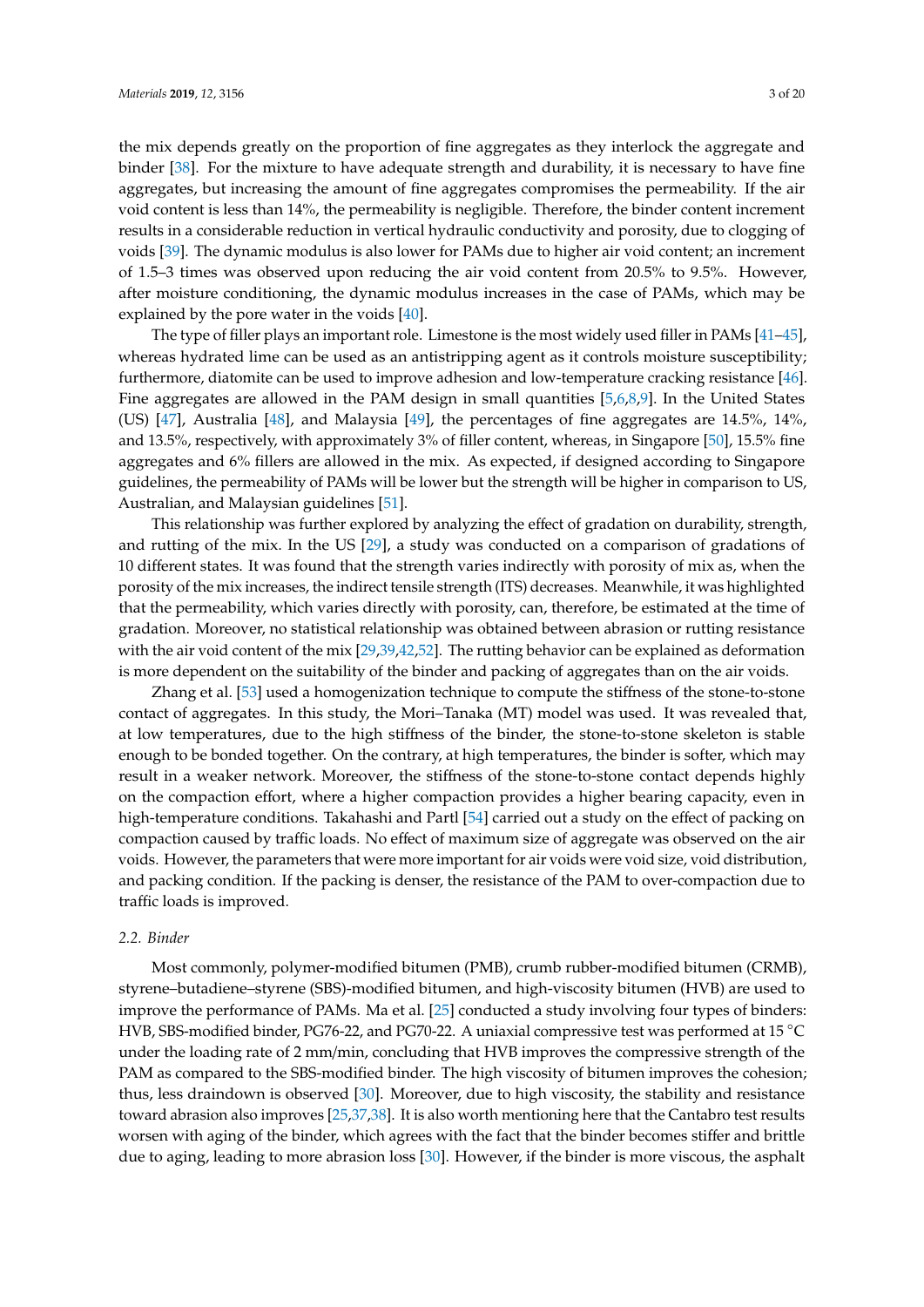mixes show more resistance to particle loss. Hence, a high viscosity of binder leads to a better mixture in terms of compressive strength, cohesion, draindown, rutting performance, and abrasion resistance.

All binders stiffen due to the aging process; however, the binder at the upper surface ages more than the lower layers even if the layers have the same air void content [\[55\]](#page-18-10). Polymers improve the interaction of binder and aggregates; therefore, PMB mixes are less susceptible to abrasion, moisture, and temperature changes [\[16,](#page-16-13)[37\]](#page-17-11). However, untreated mixes have more interconnected voids; thus, the permeability of the mix is compromised while incorporating additives/modifiers [\[37\]](#page-17-11).

Rubber-modified binders are used to increase the elasticity and lessen the thermal susceptibility of the mixtures [\[56](#page-18-11)[,57\]](#page-18-12). Rubber improves the viscosity of the binder, which in turn enables the use of a higher binder content without the risk of binder drainage [\[8\]](#page-16-7). Lyons [\[26\]](#page-17-18) used four different kinds of binder, i.e., a neat binder, a modified binder (3% SBS + PG64-22 binder), CRM 5% (neat binder + 5% CRM), and CRM 12% (neat binder + 12% CRM). The draindown was measured three times after every hour, to analyze the influence of time on the draindown. Higher percentages of CRM (12%) were required to prevent draindown in comparison to using 5% CRM. In the case of PMB, fiber was essential for preventing draindown. However, CRMB has two major limitations, one of which is the reduced permeability due to greater binder film thickness, and the other one is the requirement of high temperatures, which result in greater greenhouse gas emissions [\[58\]](#page-18-13).

Adhesion properties of the binder are equally important in predicting the possibility of stripping in PAMs. Baldi-Sevilla et al. [\[59\]](#page-18-14) studied the behavior of binder in unaged and aged conditions. The contact angle of the binder has a direct relationship with its mechanical resistance as, if the contact angle is high, the binder is too cohesive, and the resistance to rutting and fatigue is lower. This may be because, with less cohesion, the molecules are more likely to adjust, and the recovery is quick.

The stripping phenomenon is a thermodynamically favorable condition as, in the presence of water, the adhesion of aggregate and bitumen is worse than that of aggregate and water [\[60–](#page-18-15)[62\]](#page-18-16). In the absence of fillers, using additives may improve the adhesion between aggregates and bitumen [\[63\]](#page-18-17). Ye and Jian [\[64\]](#page-18-18) mentioned that the adhesion of fiber and bitumen is better than bitumen and aggregates; thus, adding fiber leads to better resistance to moisture. Although additives like diatomite have adverse effects on the adhesion of binder, they enhance the moisture resistance, which is possibly due to an increment in energy ratio (resistance to moisture increases with an increase in energy ratio). Moreover, types of aggregates also influence the adhesion, as lime aggregates show better bonding with bitumen than granite due to their larger surface area [\[65\]](#page-18-19).

*Conclusions*: High-viscosity binder improves cohesion, which is responsible for enhanced strength, lesser draindown, better durability, and higher rutting resistance in PAM mixtures. Meanwhile, PMB and rubber-modified binders are especially effective for reducing the thermal susceptibility of mixtures. However, in the case of rubber-modified binders, high amounts are required to avoid draindown. Moreover, additives and fibers improve the adhesion properties of binder and aggregate, thereby improving the moisture susceptibility and avoiding distresses caused due to rutting and fatigue.

#### *2.3. Performance Tests of PAMs*

There are not many standards available for evaluating the functional performance of porous asphalt; therefore, the functionality of pavements cannot be determined during the mix design [\[66\]](#page-18-20). In the case of permeable pavements, functional performance is equally as important as structural performance. Tests performed to quantify the performance of the PAMs are summarized in Table [1.](#page-5-0)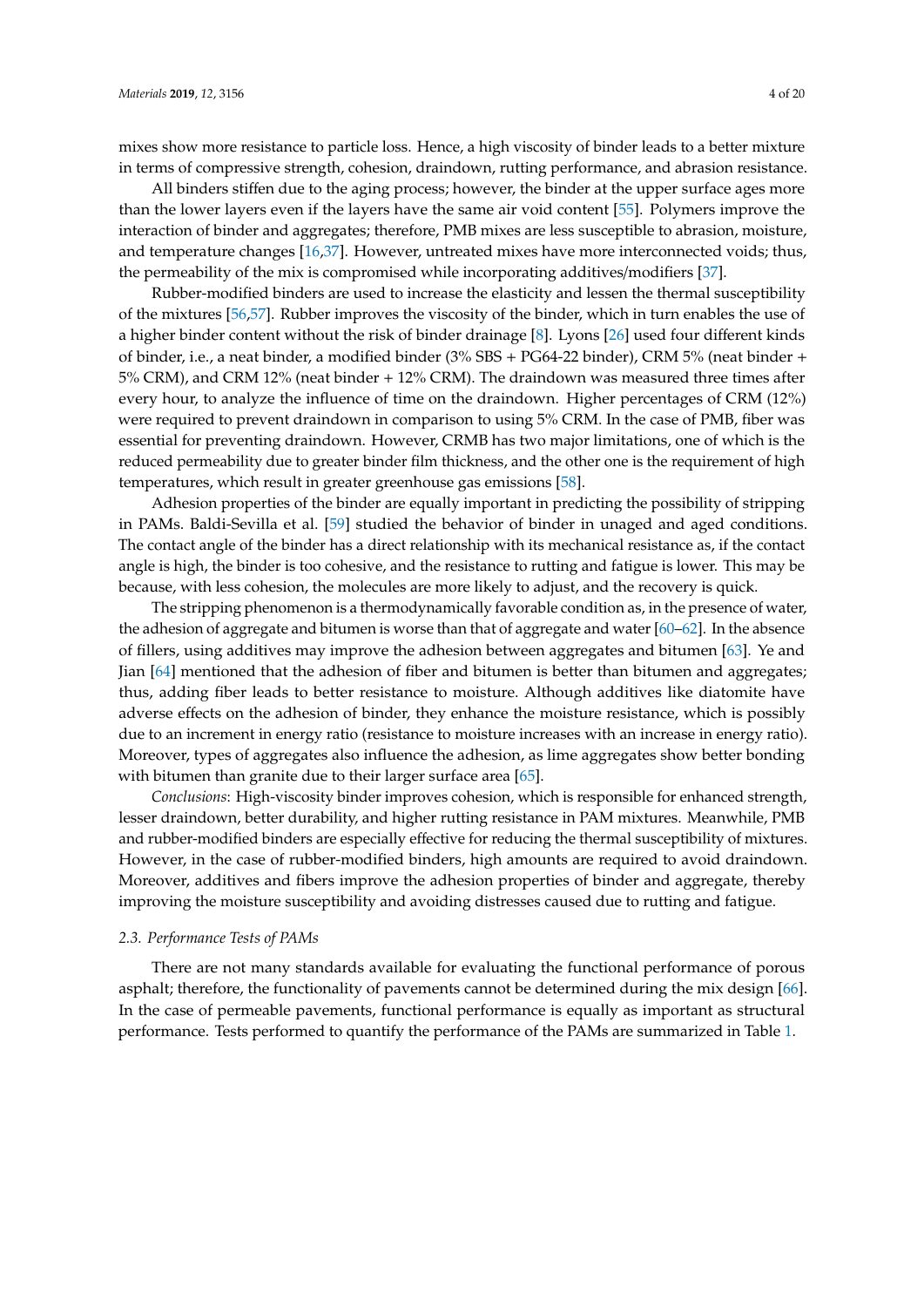<span id="page-5-0"></span>

| <b>Test</b>                                        | <b>Standards</b>                                | <b>Property Tested</b>                 | <b>Observations</b>                                                                                                                                                                                                                                                                                                                                                    |
|----------------------------------------------------|-------------------------------------------------|----------------------------------------|------------------------------------------------------------------------------------------------------------------------------------------------------------------------------------------------------------------------------------------------------------------------------------------------------------------------------------------------------------------------|
| Dry Cantabro test                                  | EN-12697-17, Tex-245-F,<br>T0733-2011           | Raveling/abrasion<br>resistance        | Developed in the University of Cantabria in 1980s [67] to quantify minimum binder<br>content for PAM design. Also used to measure the raveling resistance.<br>The Cantabro test does not consider the stresses due to braking or shear kneading<br>failure, common in urban areas.                                                                                     |
| Wet Cantabro test                                  | Spanish NLT 362/92                              | Moisture sensitivity                   | Samples are conditioned at 60 $^{\circ}$ C in water to calculate the abrasion resistance in wet<br>conditions [25].                                                                                                                                                                                                                                                    |
| Rotating surface abrasion<br>test (RSAT)           |                                                 | Stone loss                             | This test accurately simulates the vehicle tire contact on porous asphalt by<br>application of tangential stresses of a full-sized tire [24,68,69].                                                                                                                                                                                                                    |
| Draindown test                                     | AASHTO T305,<br>EN-12697-18, T0732-2011         | Binder draindown                       | To quantify the maximum binder content for PAM design. Virgin binder is unable<br>to prevent draindown. Additives or modifiers are used to improve the stability of<br>the mix $[25-28]$ .                                                                                                                                                                             |
| Loaded wheel tracker<br>(LWT) test                 | AASHTO T324,<br>Rutting behavior<br>EN 12697-22 |                                        | Rutting resistance of PAMs reduces considerably due to high moisture, temperature,<br>and loading conditions [70]. Large stone porous mixtures have better rutting<br>resistance [71]                                                                                                                                                                                  |
| Indirect tensile strength (ITS)                    | ASTM D 4123, EN 12697-23                        | Strength                               | The strength of PAMs varies considerably when additives and modifiers are added.                                                                                                                                                                                                                                                                                       |
| Tensile strength ratio                             | AASHTO T283,<br>EN-12697-12                     | Moisture sensitivity                   | PAMs have very high moisture susceptibility; nanosilica is added to reduce<br>moisture susceptibility of mixes [72].                                                                                                                                                                                                                                                   |
| Resilient modulus                                  | ASTM D4123                                      | <b>Stiffness</b>                       | Resilient modulus represents the ability to recover under repeated loads [8].<br>PAMs are susceptible to temperature; as temperature increases, the stiffness reduces.<br>Additions of diatomite may reduce the thermal susceptibility of PAMs [46].<br>Increases in the amount and size of crumb rubber usually result in a reduction of<br>resilient modulus $[8]$ . |
| Thermal stress restrained<br>specimen test (TSRST) | AASHTO TP10-93                                  | Low-temperature<br>cracking resistance | In frozen regions, PAMs incorporated with warm-mix additives can be used to<br>reduce cracking resistance [73].                                                                                                                                                                                                                                                        |

**Table 1.** Tests for mechanical resistance and functional performance of porous asphalt mixtures (PAMs).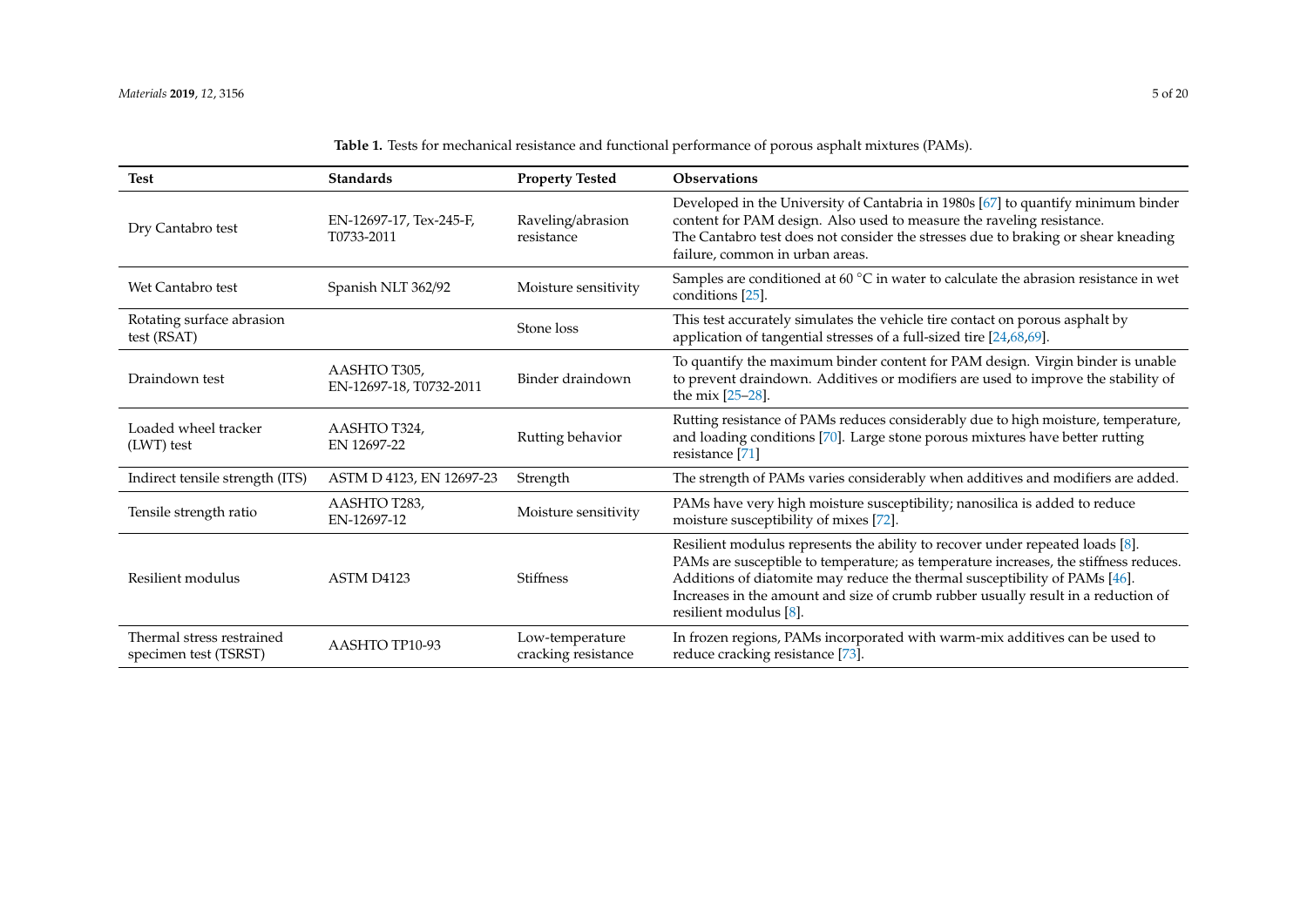| <b>Test</b>                                                    | <b>Standards</b>                                 | <b>Property Tested</b>      | <b>Observations</b>                                                                                                                                                                                                                                                                |
|----------------------------------------------------------------|--------------------------------------------------|-----------------------------|------------------------------------------------------------------------------------------------------------------------------------------------------------------------------------------------------------------------------------------------------------------------------------|
| Permeability test                                              | ASTM D2434-68; AASHTO<br>T215-14; ASTM PS 129-01 | Permeability<br>coefficient | Permeability depends on the interconnected air voids; constant head tests assume<br>laminar flow which is not the case for PAMs [74].<br>Fully clogged mixes have negligible permeability.                                                                                         |
| Air void content                                               | EN 12697-8                                       | Air void content            | If the air voids are high, more clogging cycles are required to clog the<br>sample [41,74,75]                                                                                                                                                                                      |
| Acoustic impedance tube                                        | ASTM 1050-10                                     | Sound absorption            | In low-speed vehicles, the noise produced is mainly dependent on the micro texture<br>of the pavement. Macro texture is responsible for noise caused due to high-speed<br>vehicles. The noise reduction depends on the content, size, and distribution of air<br>voids $[66,76]$ . |
| British pendulum tester (BPT)<br>Dynamic friction tester (DFT) | ASTM E303<br><b>ASTM E-1911-98</b>               | Skid resistance             | This does not simulate the interaction between the rubber tire and the surface of the<br>pavement as both tests measure the on-spot friction of the pavement [67,77].                                                                                                              |
| Walking friction test (WFT)                                    |                                                  | Skid resistance             | It measures skid between the surface of the pavement and the tire of the vehicle.                                                                                                                                                                                                  |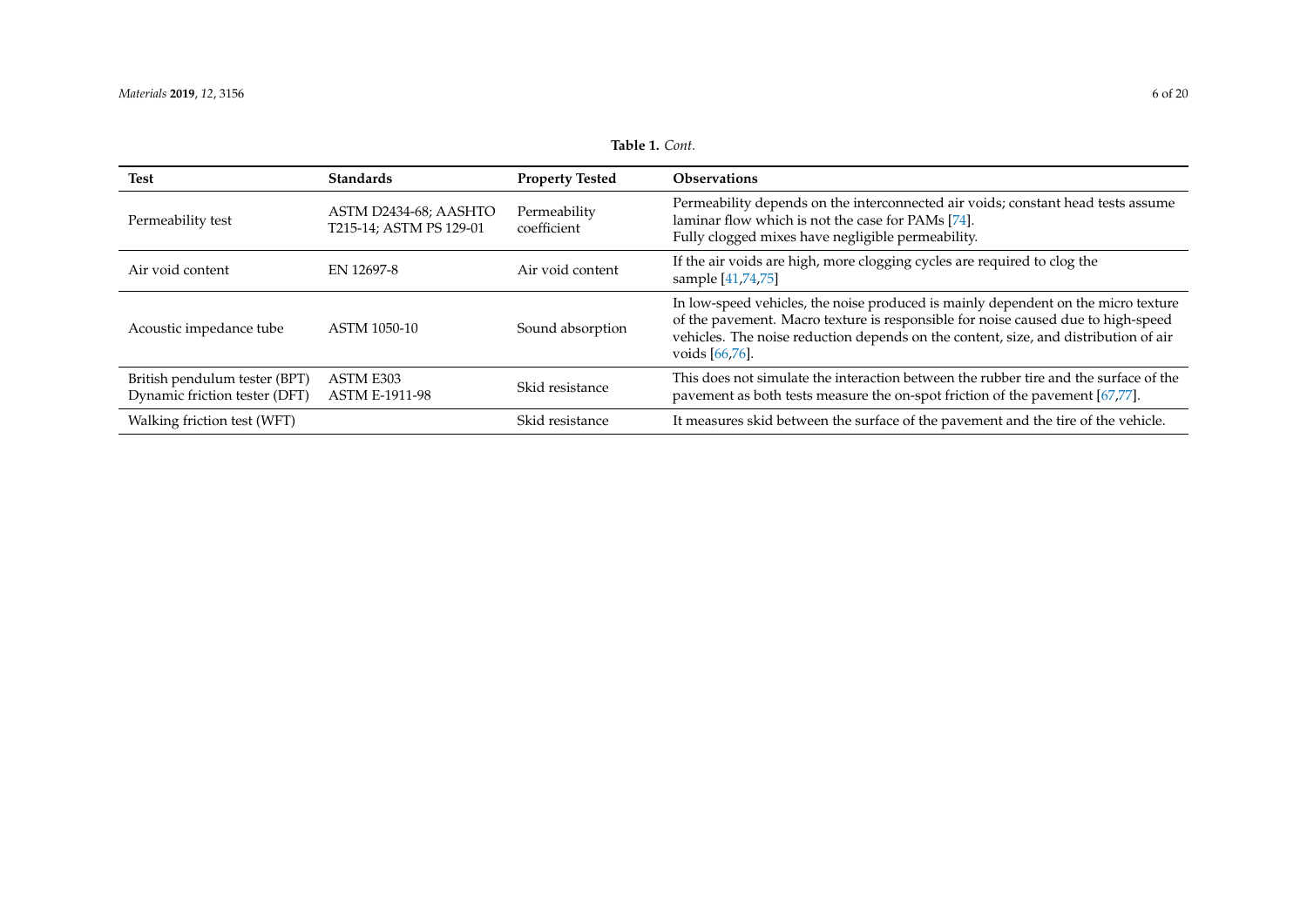#### **3. Additives**

#### *3.1. Nanosilica*

Nanotechnology received great attention around the world in past few decades. Nanosilica materials are not only abundantly available but also have a large surface area that facilitates high adsorption, high dispersion ability, and high purity [\[78\]](#page-19-10). Due to these factors, they are commonly used to improve the moisture susceptibility of asphalt mixes [\[79](#page-19-11)[,80\]](#page-19-12). Nanosilica is a very stable material with low toxicity. The most appropriate dosage of nanosilica is 2–6% by weight of binder [\[59](#page-18-14)[,72,](#page-19-13)[81,](#page-19-14)[82\]](#page-19-15). Silica also increases the polarity of the coarse aggregates, which subsequently improves the adhesion between aggregates and binder, which in turn reduces the particle loss due to abrasion [\[62\]](#page-18-16). Upon increasing the content of Nanosilica, the rut depth was found to decrease [\[78](#page-19-10)[,81,](#page-19-14)[83\]](#page-19-16). However, it is worth mentioning here that, in an open graded friction course (OGFC), rutting is not a major concern due to its thin lifts. However, in PAMs, rutting is an important parameter due to large air void presence and the tendency of aggregates to shift their location [\[26\]](#page-17-18).

Tanzadeh et al. [\[81\]](#page-19-14) pointed out that nanosilica in combination with fibers has synergistic benefits; on one hand, fibers improve the mechanical strength while, on the other hand, nanosilica improves various properties such as the adhesion, stability, and abrasion resistance of the PAM. Composite additives have a better effect on the properties of the PAM in comparison to adding a single additive [\[59,](#page-18-14)[84,](#page-19-17)[85\]](#page-19-18). Moreover, nanosilica increases the shear modulus and viscosity of the asphalt, which results in anti-oxidation, improved temperature stability, and better fatigue resistance in PAMs [\[44](#page-17-23)[,81–](#page-19-14)[83](#page-19-16)[,86\]](#page-19-19). Nazari et al. [\[86\]](#page-19-19) explained that nanosilica induces crack path deflection due to its high dispersion, arresting the propagation of cracks. A summary of the mechanical resistance of mixtures with different additives in PAMs is shown in Table [2.](#page-8-0)

#### *3.2. Crumb Rubber*

In CRMB, the bitumen is modified by the rubber to increase the viscosity, whereas, if used as an additive in the mix, then the rubber is added by dry process [\[87\]](#page-19-20). In the former case, the rubber is added in the bitumen at high temperature, when blending of rubber and bitumen is very efficient, and crumb rubber modifies the chemical connections of the binder, resulting in a more viscous modified binder. On the other hand, in the dry process, the crumb rubber (CR) is mixed with the aggregate during preparation of asphalt, and its interaction with the binder is limited. Shell handbook [\[87\]](#page-19-20) explained its behavior as an "elastic mineral aggregate". Eskandarsefat et al. [\[88\]](#page-19-21), presented a new procedure to add crumb rubber with cellulose fibers to analyze the composite behavior; it was stated that rubber increases the ductility and also improves the stiffness of the mix at high temperatures. Sangiorgi et al. [\[57\]](#page-18-12) presented a study of adding crumb rubber to PAMs. It was highlighted that, at low temperatures, the crumb rubber reduces the binder's rigidity, resulting in higher low-temperature crack resistance. On the other hand, at high temperatures, CR improves the viscosity of the binder and, hence, binders are stiffer at high temperatures. This was further explained by Cheng et al. [\[71\]](#page-19-22), highlighting that if crumb rubber is uniformly distributed in the binder, it improves the toughness of the binder and results in higher low-temperature crack resistance. CR also enhances the affinity of bitumen resulting in less oxidation, lower stripping, and high raveling resistance [\[89](#page-19-23)[,90\]](#page-19-24).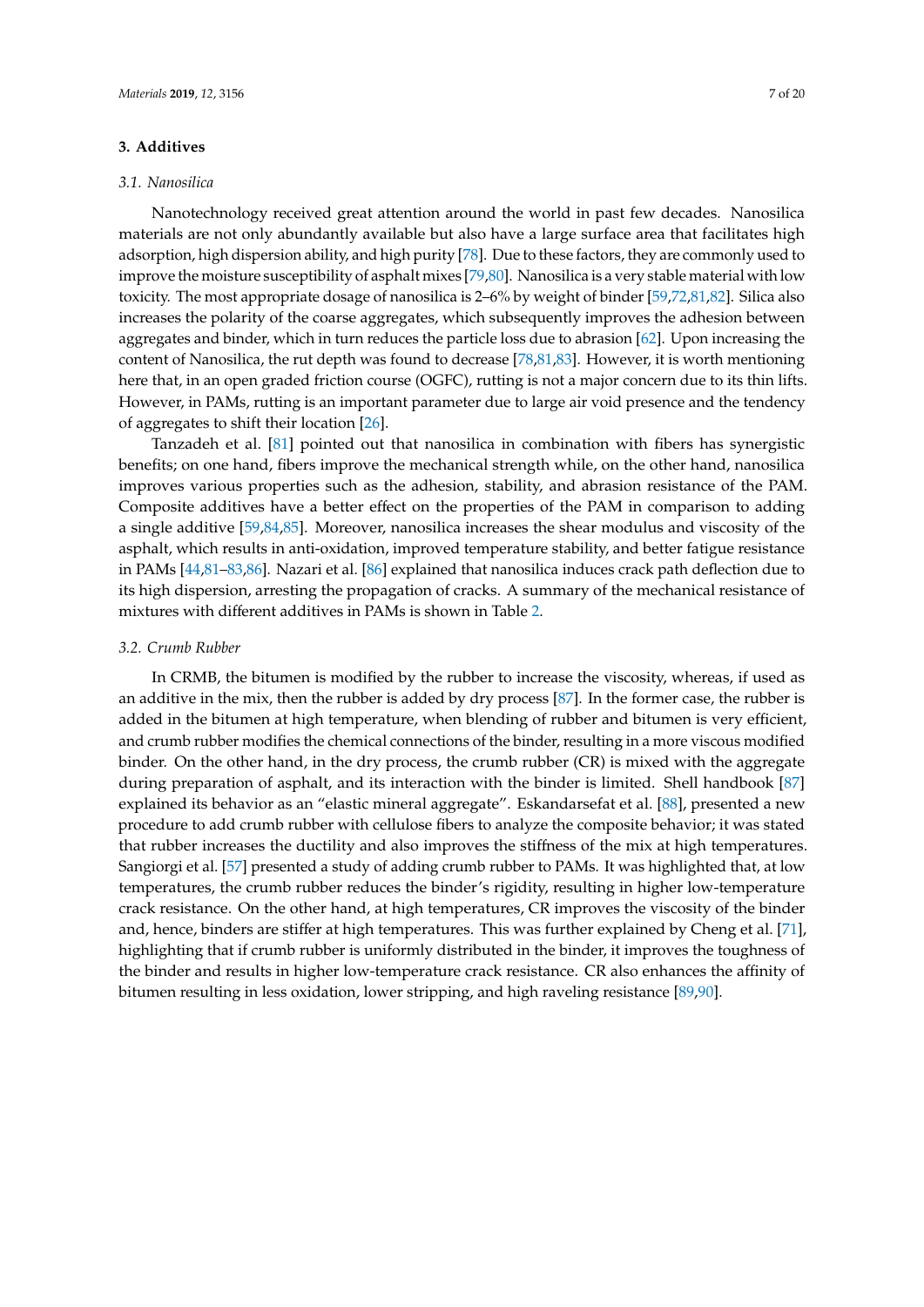| Fibers                                  | Type of Additive        | Content (%)               | AirVoids <sup>(%)</sup> | Binder       | Binder Content (%) | Mesh Size              | length (nm) | Cantabro (dry) | Draindown      | ПS            | TSR            | Stiffness | Permeability   | Porosity | Rutting       | $^\copyright$<br><b>LTCR</b> |
|-----------------------------------------|-------------------------|---------------------------|-------------------------|--------------|--------------------|------------------------|-------------|----------------|----------------|---------------|----------------|-----------|----------------|----------|---------------|------------------------------|
|                                         |                         |                           |                         |              |                    |                        |             |                |                |               |                |           |                |          |               |                              |
| Nanosilica/[81]                         | Additive                | $2$ (mix)                 |                         | VB 60/70     | 5                  |                        | $10 - 13$   | $\mathcal{O}$  | $\mathcal O$   | $\circ$       | $\circ$        |           | $\chi$         | $\chi$   |               |                              |
| Nanosilica/[81]                         |                         | $4$ (mix)                 |                         | VB 60/70     | 5.5                |                        | $20 - 30$   |                | $\circ$        | $\circ$       |                |           |                |          | $\circ$       |                              |
| Nanosilica/[59]                         | Additive                | $2$ (bit)                 |                         |              |                    |                        | $10 - 15$   |                |                | $\mathcal O$  | $\circ$        |           |                |          |               |                              |
| Nanosilica/[85]                         | Additive                | $4$ (bit)                 |                         |              |                    |                        |             |                | $\mathcal O$   | $\circ$       |                |           |                |          | $\mathcal{O}$ | $\circ$                      |
| Nanosilica/[83]                         | Additive                | $2$ (bit)                 | 20                      |              | 5.16               |                        |             |                |                |               |                |           |                |          | $\mathcal O$  |                              |
| Crumb rubber/[26]                       | Additive                | $5$ (bit)                 |                         | PG 64-22     | 5.50               | 30                     |             | X              |                | $\circ$       | $\circ$        |           | XX             | X        | $\mathsf X$   |                              |
| Crumb rubber/[26]                       | Additive                | $12$ (bit)                |                         | PG 64-22     | 7.00               | 30                     |             | XX             |                | $\Omega$      | $\overline{O}$ |           | XX             | XX       | $\mathsf X$   |                              |
| Crumb rubber<br>(additive)/[8]          | Additive                | $10$ (bit)                | 18.6                    | VB 50/70     | 6.50               | $20 - 200$<br>$4 - 20$ |             | $\mathcal{O}$  |                | $\mathcal{O}$ | XX             | $\circ$   |                |          |               |                              |
| Crumb rubber<br>(additive)/[8]          | Additive                | $15$ (bit)                | 18.6                    | VB 50/70     |                    | $4 - 200$              |             | XX             |                | XX            | XX             | XX        |                |          |               |                              |
| Crumb rubber<br>(additive)/[8]          | Additive                | $20$ (bit)                | 18.6                    | VB 50/70     |                    |                        |             | XX             |                | XX            | XX             | XX        |                |          |               |                              |
| Crumb rubber<br>(additive)/[8]          | Additive                | 3, 6, 9 and<br>$12$ (bit) | ${\approx}22$           | VB 80/100    | 5                  | 40                     |             | XX             |                |               |                | X         | $\chi$         | $\chi$   |               |                              |
| Crumb rubber<br>(additive)/[89]         | Additive                | $1$ (agg)                 | ${\approx}25$           | <b>SBS</b>   | 6                  |                        |             | $\circ$        |                | X             | $\mathcal{O}$  | $\Omega$  | XX             |          |               | $\mathcal O$                 |
| Sasobit $\mathbb{B}/[91]$               | Warm-mix additive       | $2.5$ (bit)               | 28.78                   | PMB 45/80-65 | 5.20               |                        |             | XX             |                | $\mathcal{O}$ | XX             |           | $\rm{O}$       |          |               |                              |
| Evotherm/[92]                           | Warm-mix additive       | $0.5$ (bit)               | 20.40                   | PG 76-22     | 5.70               |                        |             | $\circ$        | $\overline{O}$ |               |                |           | $\mathcal{O}$  | $\circ$  | XX            | $\circ$                      |
| Stearic acid<br>amide/ $[73]$           | Warm-mix additive       | $3$ (bit)                 | 23.8                    | <b>SBS</b>   |                    |                        |             | XX             |                |               |                | X         | $\mathcal{O}$  | $\circ$  | $\mathcal{O}$ | $\circ$                      |
| Diatomite/[16]                          | Anti-stripping additive | 2 (agg)                   | 21                      | <b>PG76</b>  | 5.25               |                        |             | XX             |                |               |                |           | $\circ$        |          |               |                              |
| Hydrated lime/[16]                      | Anti-stripping additive | $2$ (agg)                 | 21                      | <b>PG76</b>  | 5                  |                        |             | XX             |                |               |                |           | $\circ$        |          |               |                              |
| Ordinary Portland<br>cement (OPC) /[16] | Anti-stripping additive | 2 (agg)                   | 21                      | <b>PG76</b>  | 5                  |                        |             | XX             |                |               |                |           | $\overline{O}$ |          |               |                              |

**Table 2.** Comparison of performance of additives in PAMs.

<span id="page-8-0"></span>Note: \* SBS-modified bitumen; O means improvement; #VB Virgin binder; X refers to no significant differences; @LTCR Low-temperature crack resistance; XX refers to adverse effects by the weight of aggregate.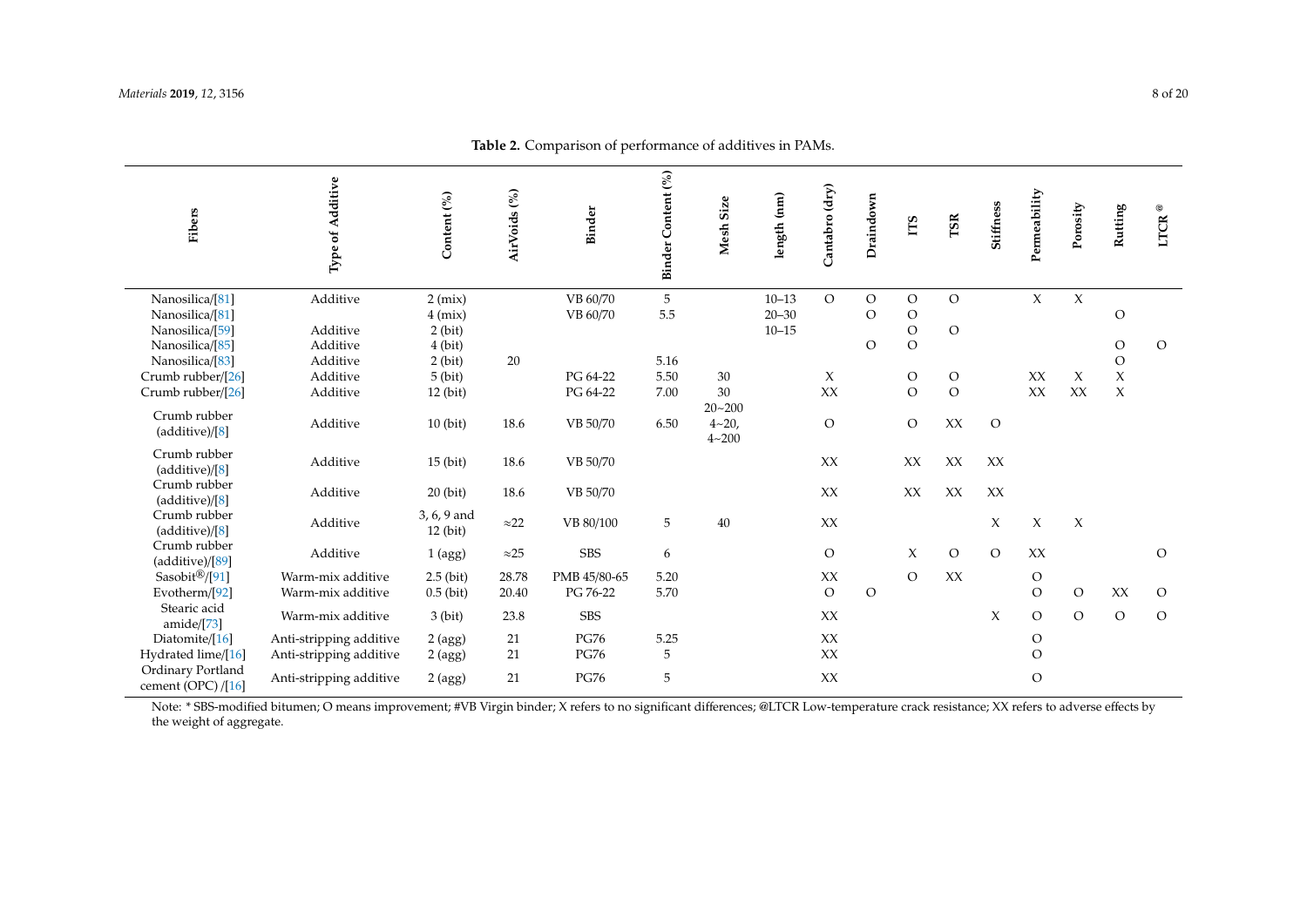It was observed that the performance of the mix was dependent on the size of the CR as #20~#200 (smallest size) CR reduced the particle loss, whereas the samples with other CRs had even worse particle loss than the control mix. Moreover, increasing the rubber content led to lesser abrasion resistance. The optimum content of rubber was found to be 10% [\[8\]](#page-16-7). Apparently, a smaller size of the rubber can blend in the mixture more homogeneously [\[8,](#page-16-7)[23\]](#page-17-1). Furthermore, crumb rubber reduced the ITS, moisture susceptibility, permeability, and resilient modulus of the mixture with the only exception being the #20~#200 size which improved the performance of PAM marginally. However, there was no observed effect on the permeability of the samples [\[23\]](#page-17-1). However, high temperatures are required for the use of crumb rubbers, which results in higher greenhouse gas emissions, and their storage may lead to sedimentation at the bottom of the container [\[2,](#page-16-1)[87\]](#page-19-20).

#### *3.3. Warm-Mix Additives*

Warm-mix asphalt (WMA) technology is a sustainable measure to reduce the temperature (up to 40 ◦C lower) for mixing and compacting asphalt pavements in comparison to the conventional hot-mix asphalt. WMA technology reduces the energy consumption and  $CO<sub>2</sub>$  emissions. Moreover, using WMA technology with porous asphalt pavements can have synergetic benefits. Ranieri [\[91\]](#page-19-30) carried out a study with a commercial warm-mix additive called Sasobit<sup>®</sup> (2.5% of binder weight) in combination with cellulose fibers (0.4% by aggregate weight). Due to less compaction temperature in warm mixes, the air voids increase at the same compaction effort, which is desirable in PAMs. In cold weather, a WMA porous mix with stearic acid can be used, and, for the same dry ITS, the compaction temperature can be reduced up to 20 °C. Moreover, there is reduced aging of the binder due to a reduction in mixing temperature. However, WMA performs worse than HMA in moisture susceptibility and abrasion resistance [\[42,](#page-17-17)[90,](#page-19-24)[91,](#page-19-30)[93\]](#page-20-1). In a study presented by Lastra-González et al. [\[42\]](#page-17-17), who analyzed PAMs with CRM binder in combination with fatty-acid amide wax, Sasobit<sup>®</sup> and fatty-acid amide wax were shown to have adverse effects on the cohesion of binder, reducing its resistance against abrasion and moisture susceptibility [\[42,](#page-17-17)[91\]](#page-19-30).

Frigio and Canestrari [\[90\]](#page-19-24) found that, while using the WMA technology, the need to use stabilizing fiber was eliminated when producing similar quality PAM. The warm porous asphalt mixes outperformed HMA without fiber in terms of permeability, durability, draindown, and abrasion resistance tests. Due to a reduction in temperature in WMA technology, the aging of the binder is reduced, which improves the resistance to fatigue cracks.

*Conclusions:* Studies (Table [2\)](#page-8-0) found that nanosilica enhances the binder stability, TSR, and ITS of PAMs, while crumb rubber decreases the abrasion resistance with a few exceptions [\[8](#page-16-7)[,89\]](#page-19-23) and has no effect on stiffness of the mixtures. On the other hand, warm-mix additives improve the permeability but reduce the abrasion resistance.

#### **4. Additions**

#### *4.1. Fibers*

Fibers are additions that are commonly used in conventional dense graded asphalt mixes to improve the mechanical properties [\[17,](#page-16-14)[18,](#page-16-15)[94\]](#page-20-2). The mechanism of action of fibers in asphalt mixtures is complex. Under tension, the stress is transferred from medium to fiber, and the fiber bears a portion of stress. Hence, the ability to withstand stress depends on the fiber content. Moreover, the interaction of fibers and aggregates acts as a medium for aggregates to bond together. Fibers increase the bitumen stiffness, which may lead to brittleness, responsible for distresses in the structure of the pavement [\[21\]](#page-16-18). In PAMs, fibers are used to prevent binder draindown and facilitate a higher optimum binder content [\[16,](#page-16-13)[18\]](#page-16-15). The incorporation of fibers leads to a reduction in air voids in PAMs, as they interrupt the water flow through connected voids [\[5\]](#page-16-4). However, very limited literature is available on the use of fibers in PAMs; therefore, the influence of fibers in PAMs needs to be evaluated in detail for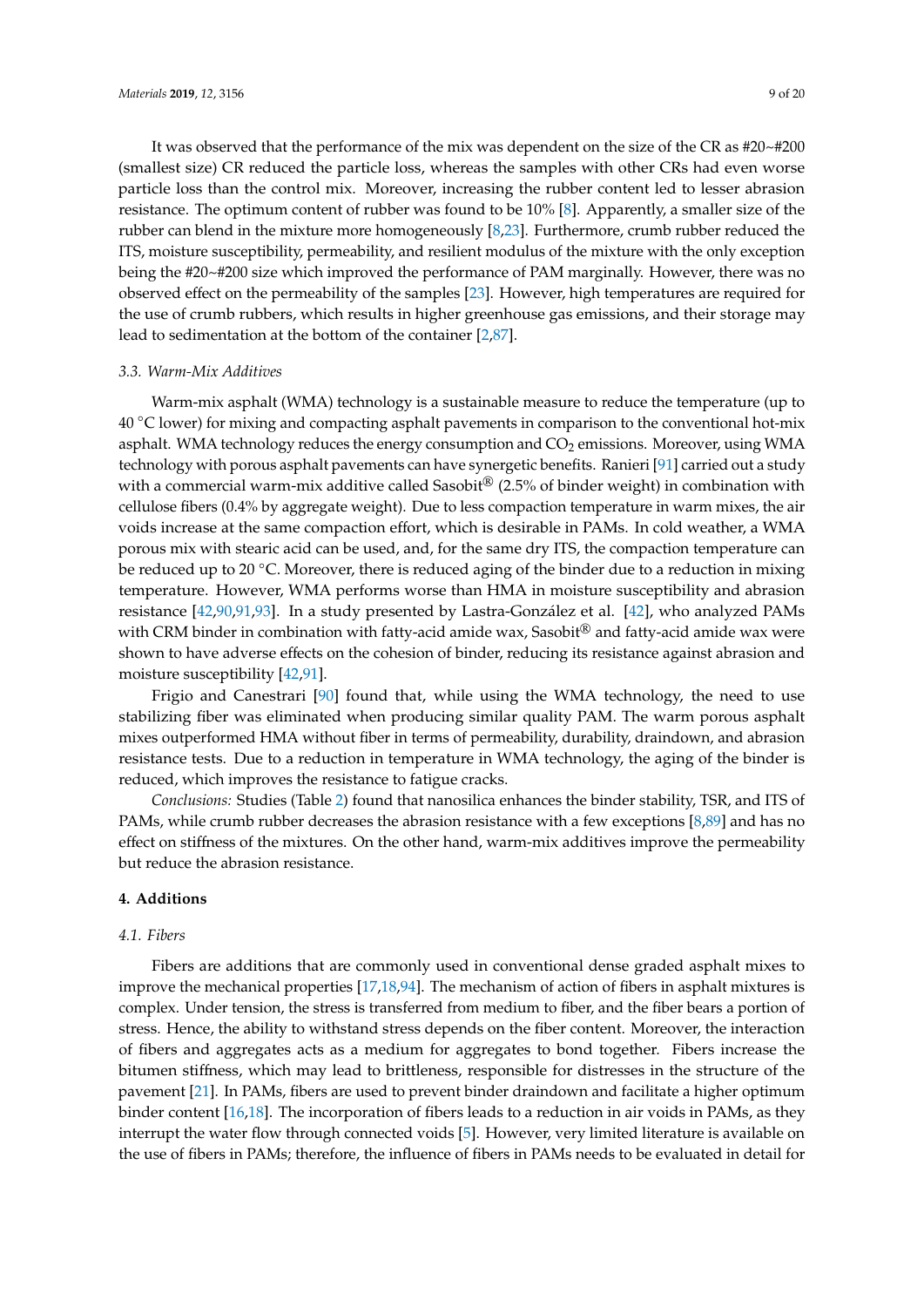each particular case. Table [3](#page-12-0) summarizes the literature review done to quantify the effect of fibers on the mechanical resistance and functionality of PAMs based on their content and type.

#### 4.1.1. Cellulose Fibers

Cellulose fibers are obtained from the bark, wood, or leaves of plants. The surface area of commonly used cellulose fibers is 10 times greater than that of mineral fibers and polyester fibers, which explains the ability of cellulose fibers to bind more binder [\[21\]](#page-16-18). According to the study by Ye and Jian [\[64\]](#page-18-18), the incorporation of 0.3–0.5% cellulose fibers in an open graded friction course (OGFC) gave better stability to the binder than polypropylene and polyester fiber.

Afonso et al. [\[27\]](#page-17-25) explained that, due to high bitumen absorption, cellulose fibers improve the rutting resistance of the PAM, whereas no improvement on raveling resistance was observed in combination with neat binders. In particular, in the case of the wet Cantabro test, cellulose fibers had adverse effects as they increased the particle loss. Regarding this, Valeri et al. [\[28\]](#page-17-26) observed that, up to optimum fiber content, cellulose improves the raveling resistance, whereas, upon increasing further, raveling resistance reduces. As explained by the author, due to higher fiber content in comparison to binder content, the cohesiveness of the binder reduces, leading to particle loss. However, cellulose fibers in combination with modified binders improve the raveling resistance.

To account for stiffness, moisture susceptibility, and ITS, no effect was observed by adding cellulose fibers [\[26,](#page-17-18)[27\]](#page-17-25). Lyons [\[26\]](#page-17-18) used cellulose fibers 6 mm in length, and highlighted that cellulose fibers reduce the porosity up to 22%. If cellulose fibers are well dispersed, a high absorption of binder by cellulose fibers is observed, which may be responsible for lesser binder drainage and lesser permeability. Eskandarsefat et al. [\[88\]](#page-19-21) found that the mixtures with cellulose fibers exhibited high Marshal stability due to the high binder absorption ability of cellulose fibers.

#### 4.1.2. Mineral and Glass Fibers

Mineral fibers are rigid fibers as they do not entangle. Mineral fibers have the lowest softening point as compared to polyester fibers and cellulose fibers. The complex modulus increases up to an optimum content. Until that fiber content, the stiffness and resistance to rutting are improved; beyond that point, the phenomenon is reversed due to fiber–fiber contact [\[21\]](#page-16-18). They also reduce the binder draindown of the mixes [\[25](#page-17-3)[,81\]](#page-19-14); however, the performance of mixes with mineral fibers is worse in the case of the aged and unaged Cantabro tests. Glass fibers improve the ITS [\[21,](#page-16-18)[82\]](#page-19-15), but the moisture susceptibility resistance is reduced by adding mineral fibers [\[82\]](#page-19-15).

Glass fibers are traditionally used in the textile processing industry. The tensile modulus of glass fibers is very high, and its thermal susceptibility is very low [\[82\]](#page-19-15). Therefore, a noticeable increase is observed in the ITS value of mixtures by adding glass fibers [\[81](#page-19-14)[,82](#page-19-15)[,89\]](#page-19-23). Glass fibers absorb the binder and, hence, increase the air void content and the binder content of the mix without the risk of binder drainage [\[94\]](#page-20-2). According to Wang et al. [\[32\]](#page-17-5), glass fibers improve the crack resistance of asphalt mixtures, especially at low temperatures. Tanzadeh et al. [\[81\]](#page-19-14) carried out a study with 12-mm-long glass fibers, and they reported improvements in stiffness and tensile strength. However, the fibers led to a decrease in the permeability of mix, which can compromise the water drainage ability of the PAM.

Glass fiber acts as an elastic medium to reinforce the viscoelastic characteristics of the mixture, which subsequently improves the strain value, making the mixture stiffer. Therefore, glass fibers can be added to mixtures to reduce the rut depth [\[89\]](#page-19-23). Moreover, glass fiber enhances the ductility, improves the fatigue strength and also preserves the high-temperature stability of the mixture by improving its rutting resistance [\[81](#page-19-14)[,84\]](#page-19-17).

#### 4.1.3. Steel Fibers

Steel fibers not only improve the mechanical performance of the fibers but also impart healing ability. They are used to heal the PAM via electro-thermal procedures. When the samples are placed in the zone of electromagnetic field, currents start flowing in the steel fibers as steel fibers are conductive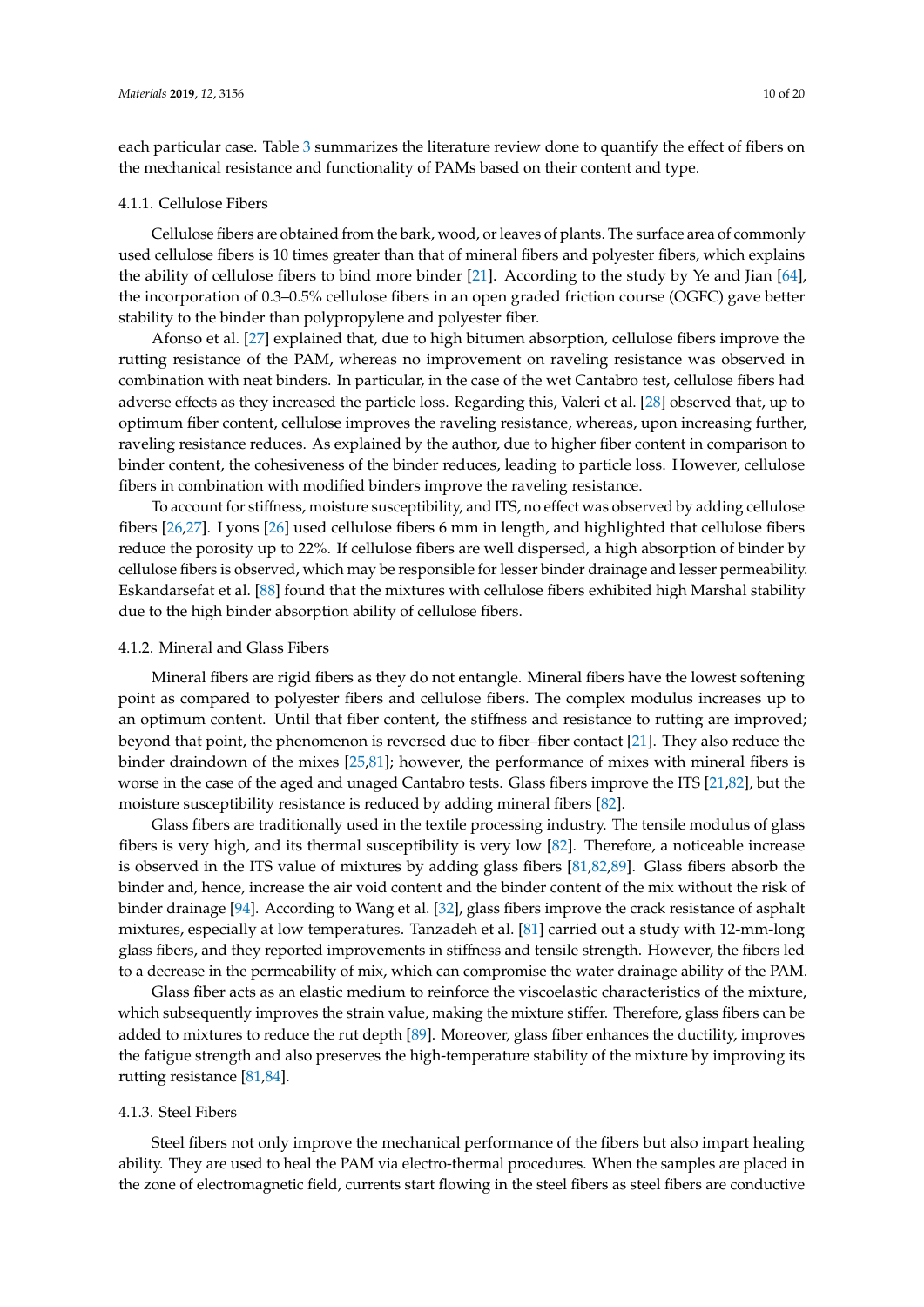in nature and warm the surrounding binder matrix. Then, the binder melts and fills the micro cracks, thus preventing crack propagation [\[95–](#page-20-3)[97\]](#page-20-4).

This phenomenon of self-healing is even more pronounced in PAMs. Moreover, adding steel fibers improves the resistance to particle loss considerably [\[97](#page-20-4)[,98\]](#page-20-5). Gonzalez et al. [\[97\]](#page-20-4) indicated that steel wool and steel grit improve the moisture susceptibility and ITS value of PAMs. At the same time, they make the mixture stiffer and more resistant to fatigue cracking. Moreover, steel fibers do not reduce the workability of the PAM, which suggests that they can be compacted at the same compaction effort. In a study by Liu et al. [\[96\]](#page-20-6), three different types of steel fibers were used. Steel fibers of small diameter and longer length performed better than steel fibers of large diameter and shorter length, as the fiber-to-fiber contact was better in the former case, which resulted in more conductivity.

Serin et al. [\[98\]](#page-20-5) carried out a study on different contents varying from 0% to 2.5%. The maximum stability value was observed at 0.75% fiber content. It was also found that, at higher fiber content, the stability values were worse than control samples with no fiber content, which is in agreement with the study done by Tabaković et al. [\[99\]](#page-20-7), who explained that very long steel fibers and high contents can lead to cluster formation. Additionally, clusters can also result due to bad mixing [\[68\]](#page-19-31). These clusters may later become high-temperature zones which weaken the structure of the specimen. Steel fibers also improve the particle loss resistance of PAMs.

#### 4.1.4. Synthetic Fibers

Synthetic fibers are manmade fibers, prepared via the synthesis of chemicals. Polypropylene, polyester, and aramid fibers are commonly used synthetic fibers in asphalt mixes. The microstructure of polypropylene fibers is round and smooth; thus, they tend to entangle, which results in a higher softening point [\[21\]](#page-16-18). According to Tanzadeh et al. [\[81\]](#page-19-14), polypropylene fibers reduced the draindown of the PAMs up to 49%. Strength was observed to be increased by up to 50% due to polypropylene fibers. Moreover, when added in combination with glass fibers, the draindown was decreased up to 80%; ITS was observed to be increased by 65% by the same combination, of which 50% of the increment was solely due to the addition of polypropylene fibers. Polypropylene fiber acts as a three-dimensional reinforcement in the mixture, which provides more binder stability and strength.

Polyester fiber improves the raveling resistance and the stability of bitumen [\[24,](#page-17-2)[64\]](#page-18-18). Ma et al. [\[25\]](#page-17-3) presented a study on the use of modified bitumen in combination with polyester, mineral, and cellulose fibers (2.5% by weight of aggregate). In the wet Cantabro test, mixes with polyester fibers performed well, which entails better abrasion resistance and reduced moisture susceptibility. It is worth mentioning here that the immersion time in the wet Cantabro test is an important parameter to obtain mass loss accurately. Higher immersion time leads to higher mass loss. Hence, if mixtures with polyester fibers are performing well in the wet Cantabro test with high immersion time, then fibers are improving the moisture resistance of mixtures considerably. Polyester fibers also improved the low-temperature crack resistance according to the thermal stress restrained specimen test (TSRST). However, polyester fiber has adverse effects on resilient modulus and strength, and it also compromises the permeability of the PAM [\[25\]](#page-17-3).

The influence of addition of polyolefin and aramid fiber depends on the type of the binder, as the effectiveness of fibers is higher on the unmodified binder than on the SBS-modified binder [\[100\]](#page-20-8). Chen et al. [\[21\]](#page-16-18) studied the working mechanism of mineral, cellulose, and polyester fibers in asphalt mixtures and pointed out that, due to higher interfacial area in the case of mineral fibers, mineral fibers with lower diameter have greater toughness than the polyester fibers of higher diameter. However, polyester fibers have more tensile strength than mineral fibers.

*Conclusions*: The majority of studies mentioned that all fibers improve the draindown and rutting resistance of the PAM. However, only synthetic fibers and steel fibers improve the abrasion resistance and ITS of the mixtures.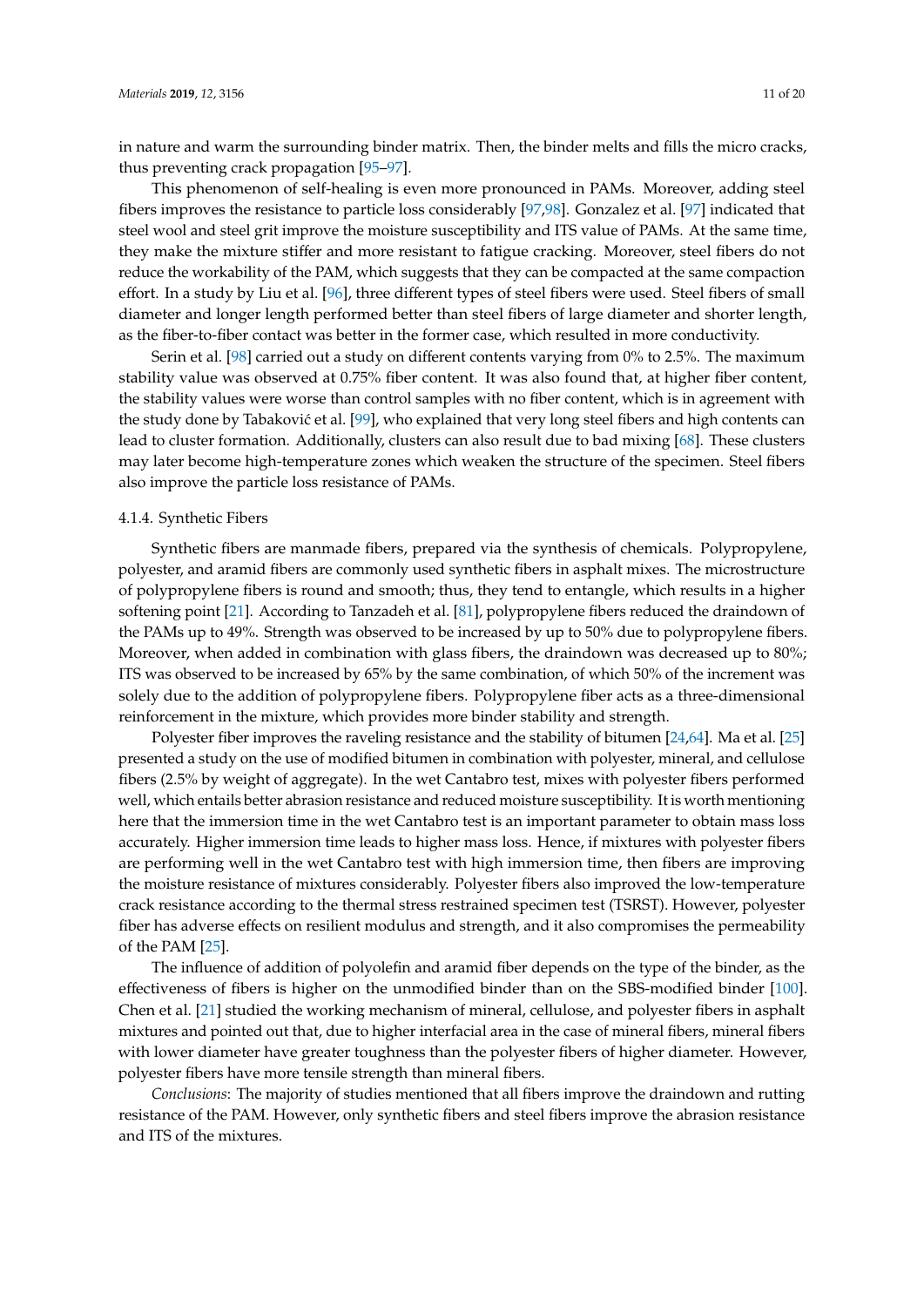| Fibers/Reference             | Content (%)                                         | Air voids (%) | Binder      | Content (%)<br><b>Binder</b> | Length (mm) | Diameter (µm) | Cantabro (dry) | Cantabro (aged) | Draindown      | ĽБ                       | <b>TSR</b>     | Stiffness | Permeability  | Porosity | Rutting       | $^\copyright$<br><b>LTCR</b> |
|------------------------------|-----------------------------------------------------|---------------|-------------|------------------------------|-------------|---------------|----------------|-----------------|----------------|--------------------------|----------------|-----------|---------------|----------|---------------|------------------------------|
| Cellulose/[25]               | $2.5$ (agg)                                         | 20.8          | <b>HVB</b>  | 5.10                         |             |               | XX             | $\mathcal{O}$   | $\mathcal{O}$  | $\overline{\phantom{a}}$ | X              |           |               |          |               | $\Omega$                     |
| Cellulose/[26]               | $0.3$ (mix)                                         |               | PG 64-22    | 5.50                         | 6           |               | XX             | $\overline{a}$  | $\circ$        | X                        | $\circ$        | X         | X             | XX       | $\mathcal{O}$ |                              |
| Cellulose/[27]               | $0 - 0.5$                                           | 18.6          | PMB 45/80   | 4.70                         | 1.1         | 45            | XX             |                 | $\mathcal{O}$  | $\chi$                   | $\chi$         | $\chi$    | $\mathcal{O}$ |          | $\mathcal{O}$ |                              |
| Cellulose/[64]               | 0.1, 0.3, 0.5                                       |               | SBS*        | 5                            | 3           | $200 \pm 5$   |                |                 | $\overline{O}$ |                          | $\overline{O}$ |           |               |          |               |                              |
| Cellulose/[28]               | 0.25, 0.5, 0.75<br>(mix)                            | 20%           | VB# 50/70   | 4.50                         | 1.1         | 45            | $\circ$        |                 | $\overline{O}$ | XX                       | XX             |           | XX            |          |               |                              |
| Cellulose/[37]               | $0.30$ (mix)                                        | $\approx$ 20  | AR-80       | 5.20                         |             |               | X              | XX              |                | X                        | X              |           | XX            |          | $\mathcal{O}$ |                              |
| Mineral (basalt)/[81]        | $0.2$ (mix)                                         |               | VB 60/70    | 5                            | 24          | 18            | XX             | XX              | $\circ$        | $\circ$                  | X              |           | XX            | X        |               |                              |
| Mineral (basalt)/[81]        | $0.2$ (mix)                                         |               | VB 60/70    | 6                            | 24          | 18            | XX             | XX              | $\overline{O}$ | $\circ$                  | XX             |           | XX            | $\chi$   |               |                              |
| Glass/[81]                   | $0.2$ (mix)                                         |               | VB 60/70    | 5                            | 12          | 10            | XX             | XX              | $\overline{O}$ | $\mathcal{O}$            | XX             |           | XX            | X        |               |                              |
| Glass/[81]                   | $0.2$ (mix)                                         |               | VB 60/70    | 6                            | 12          | 10            | XX             | XX              | $\overline{O}$ | $\circ$                  | $\chi$         |           | XX            | $\chi$   |               |                              |
| Polypropylene + glass/[81]   | $0.3 + 0.1$ (mix)                                   |               | VB 60/70    | 4.5                          | $12 + 12$   | $2200 + 10$   |                |                 | $\Omega$       | $\mathcal{O}$            |                |           |               |          | $\circ$       |                              |
| Polypropylene + $glass/[81]$ | $0.3 + 0.1$ (mix)                                   |               | VB 60/70    | 5.5                          | $12 + 12$   | $2200 + 10$   |                |                 | $\circ$        | $\mathcal{O}$            |                |           |               |          | $\circ$       |                              |
| Polypropylene + glass/[81]   | $0.3 + 0.1$ (mix)                                   |               | VB 60/70    | 6                            | $12 + 12$   | $2200 + 10$   |                |                 | $\overline{O}$ | $\mathcal{O}$            |                |           |               |          | $\mathcal{O}$ |                              |
| Polypropylene/[64]           | $0.1 - 0.5$                                         |               | <b>SBS</b>  | 5                            | 3           | $25 - 50$     |                |                 | $\circ$        |                          | $\circ$        |           |               |          |               |                              |
| Polyester/[25]               | 2.5 (agg) $^{\textcircled{\tiny{\textregistered}}}$ | 20.1          | <b>HVB</b>  | 5.1                          |             |               | O              | $\mathcal{O}$   | $\overline{O}$ | XX                       | $\chi$         | XX        | XX            |          | $\mathcal O$  | $\circ$                      |
| Polyester/[64]               | $0.1 - 0.5$                                         |               | <b>SBS</b>  | 5                            | 3           | $20\pm5$      |                |                 | $\overline{O}$ |                          | $\circ$        |           |               |          |               |                              |
| Polyester/[24]               | 0.10                                                | $\approx$ 21  | <b>SK70</b> | 4.4                          |             |               | O              |                 | X              |                          |                |           |               |          |               |                              |
| Mineral/[25]                 | $2.5$ (agg)                                         | 20.7          | <b>HVB</b>  | 5.1                          |             |               | $\circ$        | $\circ$         | $\overline{O}$ |                          | X              |           |               |          |               | $\mathcal{O}$                |

**Table 3.** Comparison of performance of fibers in PAMs.

<span id="page-12-0"></span>Note: \* SBS-modified bitumen; O means improvement; #VB Virgin binder; X refers to no significant differences; @LTCR Low-temperature crack resistance; XX refers to adverse effects by the weight of aggregate.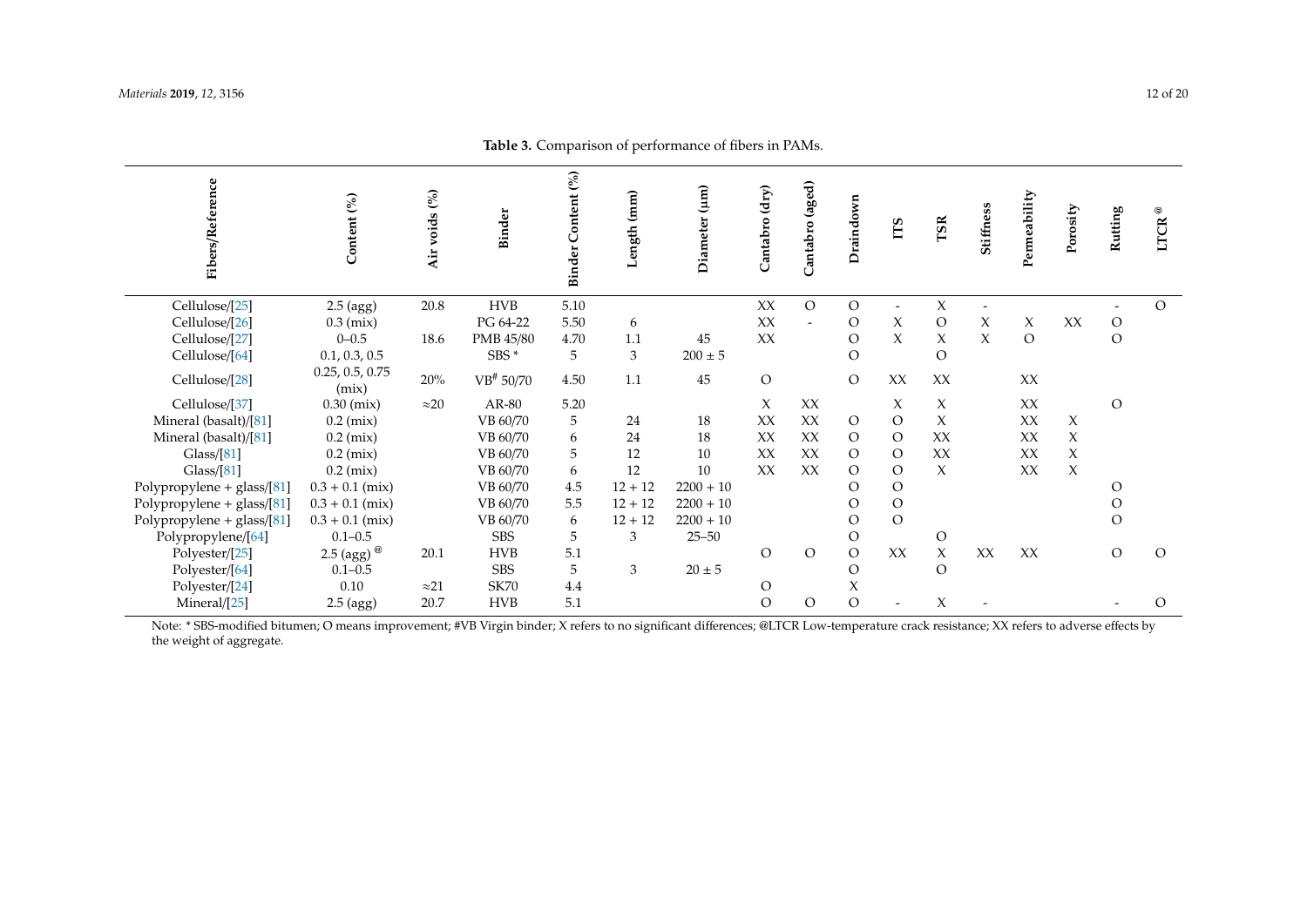#### *4.2. Eco-Friendly Materials*

Eco-friendly materials are used to minimize the environmental impact of human activities as construction. They can either be materials that are recycled to save energy, or they can be materials that can reduce the consumption of natural resources. By utilizing non-toxic materials, the  $CO<sub>2</sub>$  emissions can be reduced [\[101\]](#page-20-9).

The use of waste materials such as coconut shells, coconut fibers, chitosan, date seed ash, etc. in PAM was confirmed by various studies to enhance the properties of the mix [\[35](#page-17-8)[,36](#page-17-9)[,44,](#page-17-23)[45,](#page-18-0)[101–](#page-20-9)[103\]](#page-20-10). Table [4](#page-14-0) summarizes the studies on the incorporation of eco-friendly materials in PAM.

Sangiorgi et al. [\[44\]](#page-17-23) conducted a study on replacing limestone filler used in PAMs with bentonite, a waste bleaching clay. Results showed no significant reduction in air voids, and the ITS was increased due to addition of clay in place of limestone. Moreover, the indirect tensile stiffness modulus test showed an improvement in the stiffness of PAM using waste bleaching clay. However, the particle loss due to the addition of clay was twice as that of the reference mixture, due to different degrees of embrittlement of the mixtures. Zhang et al. [\[45\]](#page-18-0) pointed out that a higher amount of filler-to-bitumen ratio leads to reduced particle loss and higher permeability loss independently of the type of filler added. This reduction in permeability might be explained by the blocking of air voids by adding large amounts of filler.

Chen et al. [\[35\]](#page-17-8) presented a study on use of 100% recycled concrete aggregates (RCAs) in PAMs. It was found that RCA absorbs the binder due to its low density and higher porosity, which also results in a high abrasion value. However, the abrasion loss, draindown value, and moisture susceptibility were within permissible limits. This research was continued in [\[36\]](#page-17-9) by using a hybrid PAM, through the addition of RCA in combination with low-utility glass. It was concluded that hybrid mixtures (78% RCA and 16% glass material) also absorb large amounts of binder and, hence, more binder content is needed for a satisfactory bonding effect. RCA performed well in dynamic creep test performance. Mohammadinia [\[102\]](#page-20-11) utilized recycled tire aggregates in PAMs and found that the tire aggregates enhanced the stiffness of the mixture as they penetrated the interfacial bond. Therefore, RCA and recycled tire aggregates can be used in low-traffic pavements without considerably harming PAMs.

Huang et al. [\[103\]](#page-20-10) studied the possibility of designing permeable pavement systems that absorb non-point source (NPS) pollution such as benzene, toluene, ethyl-benzene, and xylene (BTEX) by incorporation of activated carbon. Activated carbon (AC) was added at 4%, 8%, 16%, and 24% by weight in PAM to analyze the suitability as an additive. Addition of AC in the amounts 8% and 16% is recommended, as both 4% and 24% contents of AC result in higher particle loss and binder drainage. According to the estimation, the amount of removal of BTEX per km could be up to 1018, 1329, 1541, and 1670 kg, respectively, on a two-lane highway by using 8% activated carbon. Additionally, Hu et al. [\[43\]](#page-17-29) found that AC can also increase the stiffness, moisture susceptibility, and rutting of the mixture. He recommended that a pavement layer of 6 cm thickness and 18% air void content can provide the best filtration of runoff. AC can be a promising material to enhance the stiffness while absorbing NPS pollution.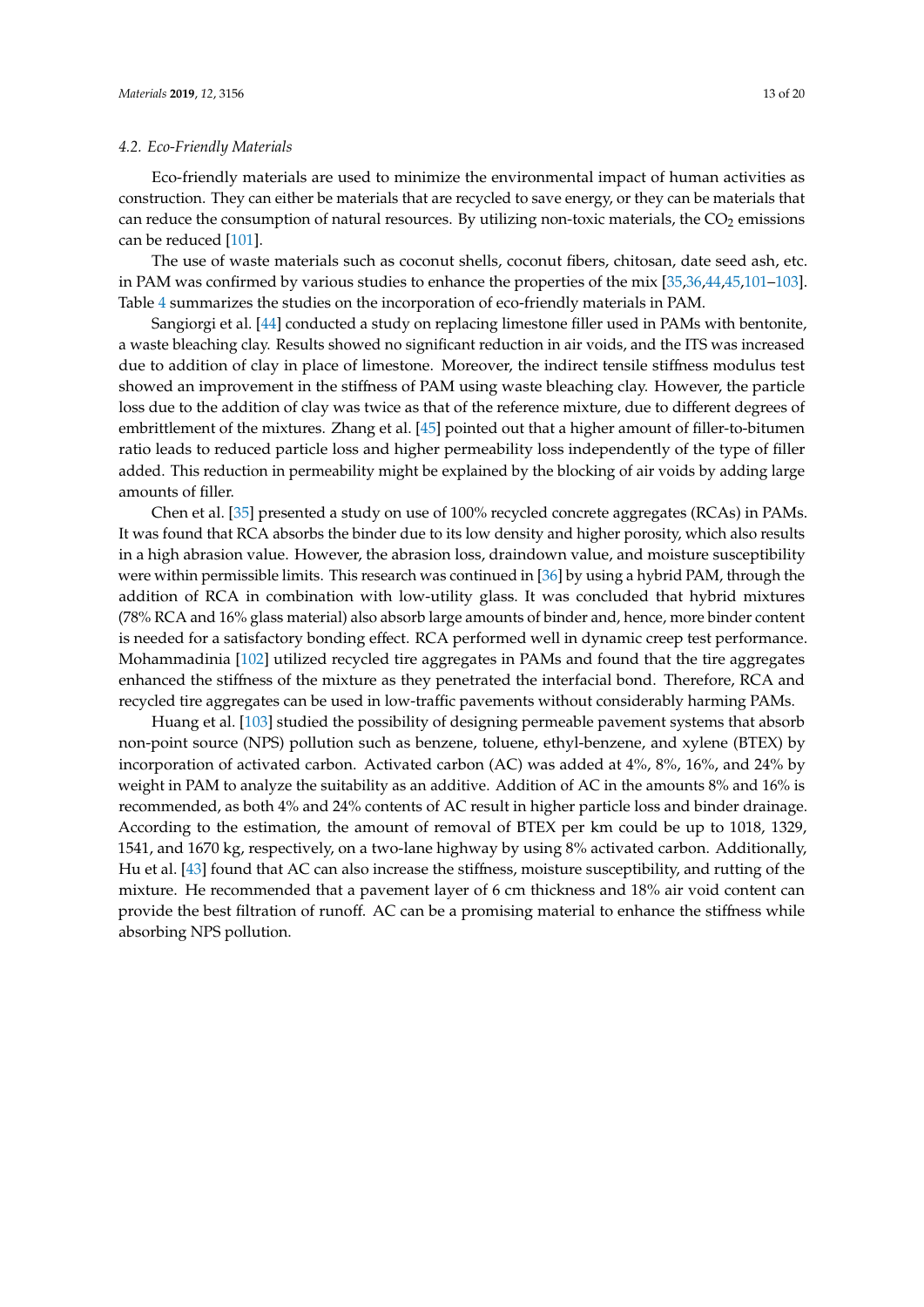| Material                                                    | Type of Additive               | Content%                                 | Voids<br>٠Ħ          | Binder                               | BinderContent (%)   | (dry)<br>Cantabro         | Draindown                    | ГTS                  | Moisturesusceptibility  | Stiff ness | Permeability | Porosity | Rutting |
|-------------------------------------------------------------|--------------------------------|------------------------------------------|----------------------|--------------------------------------|---------------------|---------------------------|------------------------------|----------------------|-------------------------|------------|--------------|----------|---------|
| Waste glass/[35]                                            | Aggregates                     | 94 (agg)                                 | 16.5                 | Pen 60/70                            | 6                   | X                         | $\circ$                      | $\Omega$<br>$\Omega$ | $\Omega$                |            | X            |          | X       |
| RCA/[36]<br>Bleaching clay/44[44]<br>Red mud/[45]           | Aggregates<br>Filler<br>Filler | 16 (agg)<br>5 (agg)<br>$1.5$ (mix)       | 19.5<br>$\approx 18$ | Pen 60/71<br>PMB 45/80<br><b>SBS</b> | 6<br>5.1<br>4.8     | XX<br>XX<br>$\mathcal{O}$ | $\circ$                      | $\Omega$             | $\circ$<br>X<br>$\circ$ | $\circ$    | X<br>XX      |          | X       |
| Activated carbon/[103]<br>Activated carbon/[43]<br>RCA/[35] | Additive<br>Additive           | $8 \,$ (mix)<br>$1-4$ (agg)<br>100 (agg) | 20<br>21<br>19.4     | $SBS*$<br>Pen 60/70                  | 5.95<br>6.03<br>5.5 | X<br>$\circ$<br>XX        | $\circ$<br>$\circ$<br>$\chi$ | X<br>XX              | $\circ$<br>$\Omega$     |            | $\circ$      | X        | Ω       |
| Reclaimed Tetra pak/[28]                                    | Aggregates<br>Fiber            | $0.25 - 0.75$ (mix)                      | $\approx$ 20         | VB 50/70                             | 4.5                 | $\mathcal{O}$             | $\circ$                      | $\circ$              |                         |            | XX           |          |         |

**Table 4.** Comparison of eco-friendly materials with virgin materials. RCA—recycled concrete aggregate.

<span id="page-14-0"></span>Note: O means improvement; \* SBS-modified bitumen; X refers to no significant differences-; #VB Virgin binder-; XX refers to adverse effects@ by the weight of aggregates.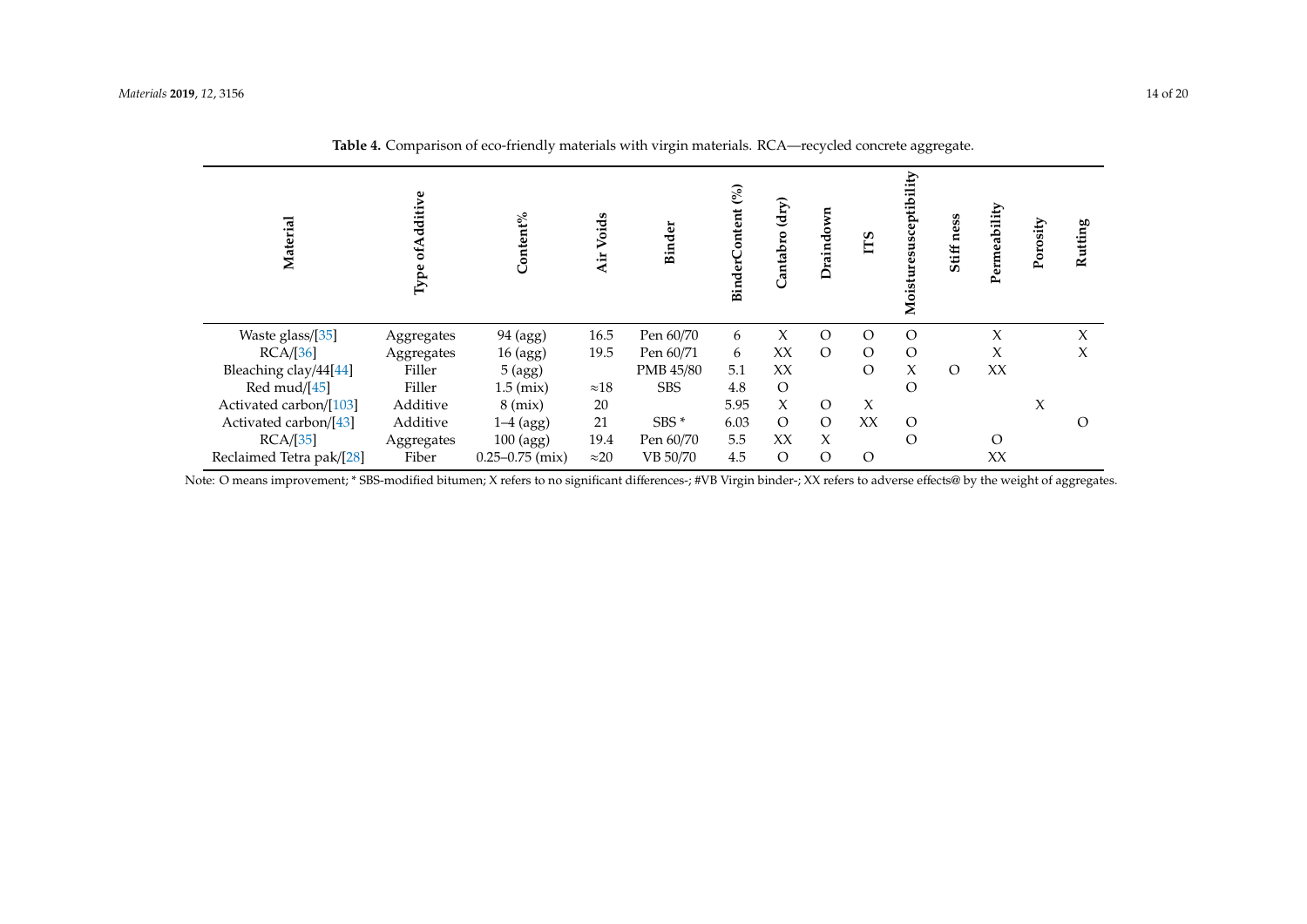#### **5. Conclusions**

This review paper summarized the literature on porous asphalt mixtures (PAMs) as one of the main components of permeable pavement systems (PPSs), emphasizing the different ways to improve its performance by incorporating different additives. The following points can be drawn out from the study:

- Fillers improve the strength of porous asphalt mixtures; they are adopted in low amounts, which emphasizes their adverse effects on the permeability. The optimum content of fillers should be carefully decided for appropriate permeability and strength.
- The Cantabro test does not consider the stresses due to braking and shear kneading failure that are common in urban areas. Hence, for testing the abrasion resistance of porous asphalt mixtures for urban pavements, the rotating surface abrasion test may provide more realistic results. More testing facilities should be developed that can simulate the actual loading conditions of a porous pavement in cities.
- High-viscosity binder improves the cohesion of the binder, whereas PMB improves the interaction of the binder and aggregates. Both of these binders can improve the resistance of the PAM against abrasion, moisture, and temperature susceptibility. Meanwhile, CRMB can be used if reduction in thermal susceptibility is the main concern.
- Mixes with crumb rubber additive can be used in extreme weather conditions as it reduces the binder's rigidity at low temperatures, thereby improving crack resistance. At high temperatures, it enhances the stiffness of the binder. However, the addition of crumb rubber reduces the abrasion resistance of mixes.
- Cellulose, glass, and mineral fibers as additions have a high bitumen absorption tendency; they are used to prevent binder draindown, but they do not improve the raveling resistance of PAMs.
- Steel fibers have multiple benefits in enhancing PAM. They not only improve the stability value but also facilitate induction healing in PAM due to their electro-thermal nature. Mixtures with polypropylene and polyester fibers have positive effects on the rutting of the mixture as they act as three-dimensional reinforcement, facilitating more binder stability.
- Combinations of additives and additions were shown to have synergistic benefits, such as nanosilica in combination with fibers; fibers improve the mechanical strength and nanosilica improves the adhesion, stability, and abrasion resistance of the PAM.
- The use of eco-friendly materials in PAM shows promising results. Waste materials like bleaching clay can be utilized in place of limestone filler as it can improve the strength of PAMs. Activated carbon absorbs non-point source gases and, hence, has the potential to mitigate pollution without compromising the abrasion resistance.

For future research, the effect of adding combinations of additives should be studied in detail, as they may have synergistic benefits in the performance of PAMs. Limited literature is available on the incorporation of synthetic fibers in PAMs; therefore, the effects of adding synthetic fibers are still not clear. Nanosilica improves the performance of the PAM, although its effect on the functional characteristics of the PAM is uncertain; thus, it should be analyzed in depth. Additionally, to improve the effectiveness of the implementation of PPSs, the decision-making process should consider that the influence in areas prone to flood can be mapped using a geographic information system (GIS).

**Author Contributions:** A.G. did the literature review and write the draft document and J.R.-H. and D.C.-F. supervise the selection of references and the final writing of the paper. A.G., J.R.-H. and D.C.-F. did the discussion and conclusions.

**Funding:** This project is funded by SAFERUP! from the European Union's Horizon 2020 research and innovation program under the Marie Skłodowska-Curie grant agreement No. 765057.

**Acknowledgments:** This study is part of SAFERUP! an innovative training network devoted to "safe, accessible, and urban pavements".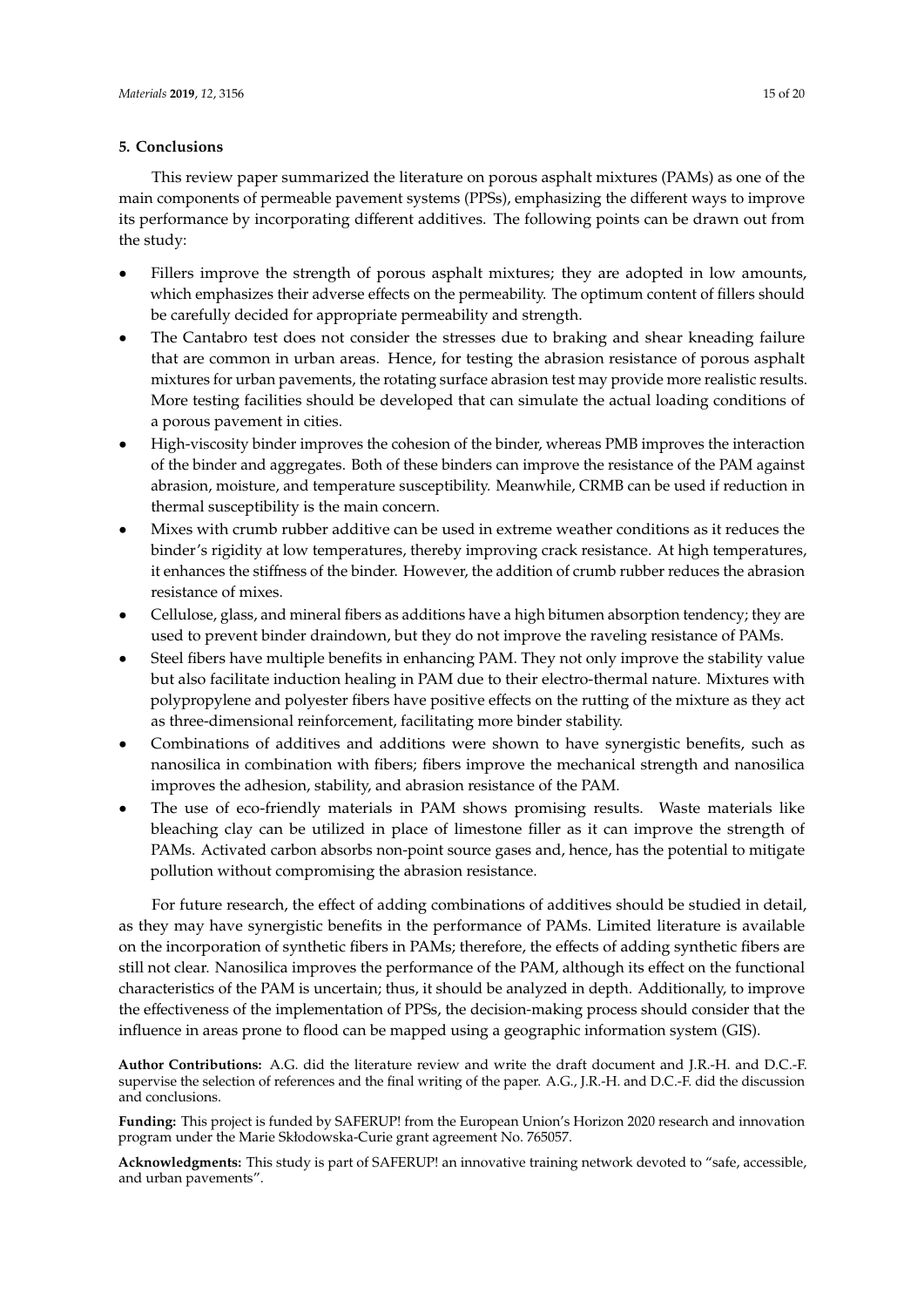**Conflicts of Interest:** The authors declare no conflict of interest.

#### <span id="page-16-20"></span>**References**

- <span id="page-16-0"></span>1. Xu, B.; Chen, J.; Li, M.; Cao, D.; Ping, S.; Zhang, Y.; Wang, W. Experimental investigation of preventive maintenance materials of porous asphalt mixture based on high viscosity modified bitumen. *Constr. Build. Mater.* **2016**, *124*, 681–689. [\[CrossRef\]](http://dx.doi.org/10.1016/j.conbuildmat.2016.07.122)
- <span id="page-16-1"></span>2. Vale, A.C.D.; Casagrande, M.D.T.; Soares, J.B. Behavior of Natural Fiber in Stone Matrix Asphalt Mixtures Using Two Design Methods. *J. Mater. Civ. Eng.* **2013**, *26*, 457–465. [\[CrossRef\]](http://dx.doi.org/10.1061/(ASCE)MT.1943-5533.0000815)
- <span id="page-16-2"></span>3. Jato-Espino, D.; Sillanpää, N.; Charlesworth, S.M.; Andrés-Doménech, I. Coupling GIS with stormwater modelling for the location prioritization and hydrological simulation of permeable pavements in urban catchments. *Water* **2016**, *8*, 451. [\[CrossRef\]](http://dx.doi.org/10.3390/w8100451)
- <span id="page-16-3"></span>4. Yu, M.M.; Zhu, J.W.; Gao, W.F.; Xu, D.P.; Zhao, M. Urban permeable pavement system design based on "sponge city" concept. *IOP Conf. Ser. Earth Environ. Sci.* **2017**, *82*. [\[CrossRef\]](http://dx.doi.org/10.1088/1755-1315/82/1/012027)
- <span id="page-16-4"></span>5. Marchioni, M.; Becciu, G. Experimental results on permeable pavements in urban areas: A synthetic review. *Int. J. Sustain. Dev. Plan.* **2015**, *10*, 806–817. [\[CrossRef\]](http://dx.doi.org/10.2495/SDP-V10-N6-806-817)
- <span id="page-16-5"></span>6. Rodríguez-Rojas, M.I.; Huertas-Fernandez, F.; Moreno, B.; Martínez, G.; Grindlay, A.L. A study of the application of permeable pavements as a sustainable technique for the mitigation of soil sealing in cities: A case study in the south of Spain. *J. Environ. Manag.* **2018**, *205*, 151–162. [\[CrossRef\]](http://dx.doi.org/10.1016/j.jenvman.2017.09.075) [\[PubMed\]](http://www.ncbi.nlm.nih.gov/pubmed/28982064)
- <span id="page-16-6"></span>7. Thives, L.P.; Ghisi, E.; Brecht, D.G.; Pires, D.M. Filtering Capability of Porous Asphalt Pavements. *Water*  **2018**, *10*, 206. [\[CrossRef\]](http://dx.doi.org/10.3390/w10020206)
- <span id="page-16-21"></span><span id="page-16-7"></span>8. Cetin, A. Effects of Crumb Rubber Size and Concentration on Performance of Porous Asphalt Mixtures. *Int. J. Polym. Sci.* **2013**, 1–10. [\[CrossRef\]](http://dx.doi.org/10.1155/2013/789612)
- <span id="page-16-19"></span>9. Hansen, K. *Porous Asphalt Pavements for Stormwater Management*; National Asphalt Pavement Association: Greenbelt, MD, USA, 2008.
- <span id="page-16-8"></span>10. Hein, D.K.; Swan, D.J. Structural and hydrological design of permeable pavements. In Proceedings of the 2010 Annual Conference of the Transportation Association of Canada, Halifax, NS, Canada, 26–29 September 2010.
- <span id="page-16-9"></span>11. Kumar, K.; Kozak, J.; Hundal, L.; Cox, A.; Zhang, H.; Granato, T. In-situ infiltration performance of different permeable pavements in an employee used parking lot—A four-year study. *J. Environ. Manag.* **2016**, *167*, 8–14. [\[CrossRef\]](http://dx.doi.org/10.1016/j.jenvman.2015.11.019)
- <span id="page-16-10"></span>12. Jato-Espino, D.; Sillanpää, N.; Andrés-Doménech, I.; Rodriguez-Hernandez, J. Flood Risk Assessment in Urban Catchments Using Multiple Regression Analysis. *J. Water Resour. Plan. Manag.* **2018**, *144*, 04017085. [\[CrossRef\]](http://dx.doi.org/10.1061/(ASCE)WR.1943-5452.0000874)
- <span id="page-16-11"></span>13. Takahashi, S. Comprehensive study on the porous asphalt effects on expressways in Japan: Based on field data analysis in the last decade. *Road Mater. Pavement Des.* **2013**, *14*, 239–255. [\[CrossRef\]](http://dx.doi.org/10.1080/14680629.2013.779298)
- <span id="page-16-12"></span>14. Molenaar, A.A.A.; Meekerk, A.J.J.; Miradi, M.; Van der Steen, T. Performance of porous asphalt. *J. Assoc. J. Asph. Paving Technol.* **2006**, *75*, 1053–1094.
- 15. Rodríguez-Hernández, J.; Castro-Fresno, D.; Fernández-Barrera, A.H.; Vega-Zamanillo, A. Characterization of infiltration capacity of permeable pavements with porous asphalt surface using Cantabrian fixed Infiltrometer. *J. Hydrol. Eng.* **2012**, *17*, 597–603. [\[CrossRef\]](http://dx.doi.org/10.1061/(ASCE)HE.1943-5584.0000480)
- <span id="page-16-13"></span>16. Tholibon, D.A.; Ariffin, J.; Abdullah, J.; Idrus, J. Experimental Evaluation of Anti- Stripping Additives on Porous Asphalt Mixtures. *J. Teknol.* **2016**, *78*, 113–119.
- <span id="page-16-14"></span>17. Kumbargeri, Y.S.; Biligiri, K.P. Understanding Aging Behaviour of Conventional Asphalt Binders Used in India. *Transp. Res. Procedia* **2016**, *17*, 282–290. [\[CrossRef\]](http://dx.doi.org/10.1016/j.trpro.2016.11.094)
- <span id="page-16-15"></span>18. Großegger, D. Microstructural aging of bitumen. In Proceedings of the EE Congress 2016 6th EurasphaltEurobitume Congress, Prague, Czech Republic, 1–3 June 2016; pp. 1–7.
- <span id="page-16-16"></span>19. Apostolidis, P.; Liu, X.; Daniel, G.C.; Erkens, S.; Scarpas, T. Effect of synthetic fibres on fracture performance of asphalt mortar. *Road Mater. Pavement Des.* **2019**, 1–14. [\[CrossRef\]](http://dx.doi.org/10.1080/14680629.2019.1574235)
- <span id="page-16-17"></span>20. Opara, K.R.; Skakuj, M.; Stöckner, M. Factors affecting raveling of motorway pavements—A field experiment with new additives to the deicing brine. *Constr. Build. Mater.* **2016**, *113*, 174–187. [\[CrossRef\]](http://dx.doi.org/10.1016/j.conbuildmat.2016.03.039)
- <span id="page-16-18"></span>21. Chen, J.; Lin, K. Mechanism and behavior of bitumen strength reinforcement using fibers. *J. Mater. Sci.* **2005**, *40*, 87–95. [\[CrossRef\]](http://dx.doi.org/10.1007/s10853-005-5691-4)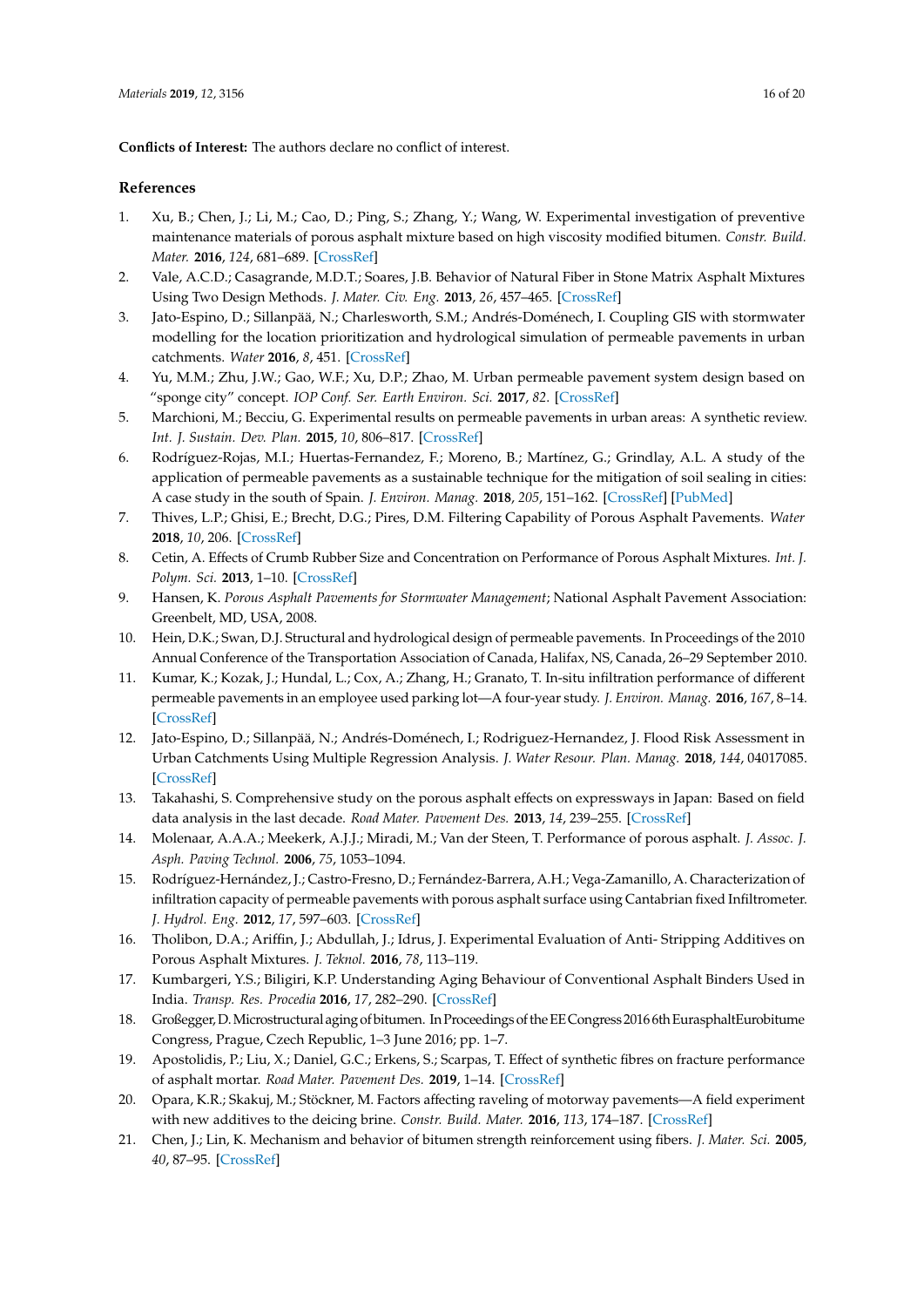- <span id="page-17-27"></span><span id="page-17-24"></span><span id="page-17-21"></span><span id="page-17-20"></span><span id="page-17-19"></span><span id="page-17-0"></span>22. Katman, H.Y.; Karim, M.R.; Abdelaziz, M. Performance of wet mix rubberised porous asphalt. *Proc. East. Asia Soc. Transp. Stud.* **2005**, *5*, 695–708.
- <span id="page-17-1"></span>23. Ameri, M.; AboutalebiEsfahani, M. Evaluation and Performance of Hydrated Lime and Limestone Powder in Porous Asphalt. *Road Mater. Pavement Des.* **2008**, *9*, 651–664. [\[CrossRef\]](http://dx.doi.org/10.1080/14680629.2008.9690143)
- <span id="page-17-2"></span>24. Tang, G.; Gao, L.; Ji, T.; Xie, J. Study on the Resistance of Raveling for Porous Asphalt Pavement. *DEStech Trans. Mater. Sci. Eng.* **2017**. [\[CrossRef\]](http://dx.doi.org/10.12783/dtmse/ictim2017/9934)
- <span id="page-17-3"></span>25. Ma, X.; Li, Q.; Cui, Y.C.; Ni, A.Q. Performance of porous asphalt mixture with various additives. *Int. J. Pavement Eng.* **2018**, *19*, 355–361. [\[CrossRef\]](http://dx.doi.org/10.1080/10298436.2016.1175560)
- <span id="page-17-18"></span>26. Lyons, K.R.; Putman, B.J. Laboratory evaluation of stabilizing methods for porous asphalt mixtures. *Constr. Build. Mater.* **2013**, *49*, 772–780. [\[CrossRef\]](http://dx.doi.org/10.1016/j.conbuildmat.2013.08.076)
- <span id="page-17-30"></span><span id="page-17-25"></span>27. Afonso, M.L.; Dinis-Almeida, M.; Fael, C.S. Study of the porous asphalt performance with cellulosic fibres. *Constr. Build. Mater.* **2017**, *135*, 104–111. [\[CrossRef\]](http://dx.doi.org/10.1016/j.conbuildmat.2016.12.222)
- <span id="page-17-31"></span><span id="page-17-26"></span>28. Andrés-valeri, V.C.; Rodriguez-torres, J.; Calzada-perez, M.A.; Rodriguez-hernandez, J. Exploratory study of porous asphalt mixtures with additions of reclaimed tetra pak material. *Constr. Build. Mater.* **2018**, *160*, 233–239. [\[CrossRef\]](http://dx.doi.org/10.1016/j.conbuildmat.2017.11.067)
- <span id="page-17-28"></span><span id="page-17-16"></span>29. Mansour, T.N.; Putman, B.J. Influence of Aggregate Gradation on the Performance Properties of Porous Asphalt Mixtures. *J. Mater. Civ. Eng.* **2012**, *25*, 281–288. [\[CrossRef\]](http://dx.doi.org/10.1061/(ASCE)MT.1943-5533.0000602)
- <span id="page-17-10"></span>30. Chen, J.-S.; Sun, Y.-C.; Liao, M.-C.; Huang, C.-C. Effect of Binder Types on Engineering Properties and Performance of Porous Asphalt Concrete. *Transp. Res. Rec. J.* **2012**, *2293*, 55–62. [\[CrossRef\]](http://dx.doi.org/10.3141/2293-07)
- <span id="page-17-4"></span>31. Putman, B.J.; Kline, L.C. Comparison of Mix Design Methods for Porous Asphalt Mixtures. *J. Mater. Civ. Eng.*  **2012**, *24*, 1359–1367. [\[CrossRef\]](http://dx.doi.org/10.1061/(ASCE)MT.1943-5533.0000529)
- <span id="page-17-5"></span>32. Wang, X.; Wu, R.; Zhang, L. Development and performance evaluation of epoxy asphalt concrete modified with glass fibre. *Road Mater. Pavement Des.* **2019**, *20*, 715–726. [\[CrossRef\]](http://dx.doi.org/10.1080/14680629.2017.1413006)
- <span id="page-17-22"></span><span id="page-17-6"></span>33. Slebi-Acevedo, C.J.; Pascual-Muñoz, P.; Lastra-González, P.; Castro-Fresno, D. A multi-criteria decision-making analysis for the selection of fibres aimed at reinforcing asphalt concrete mixtures reinforcing asphalt concrete mixtures. *Int. J. Pavement Eng.* **2019**, 1–17. [\[CrossRef\]](http://dx.doi.org/10.1080/10298436.2019.1645848)
- <span id="page-17-7"></span>34. Moreno-Navarro, F.; Sol-Sánchez, M.; Tomás-Fortún, E.; Rubio-Gámez, M.C. High-Modulus Asphalt Mixtures Modified with Acrylic Fibers for Their Use in Pavements under Severe Climate Conditions. *J. Cold Reg. Eng.*  **2016**, *30*, 1–14. [\[CrossRef\]](http://dx.doi.org/10.1061/(ASCE)CR.1943-5495.0000108)
- <span id="page-17-8"></span>35. Chen, M.J.; Wong, Y.D. Porous asphalt mixture with 100% recycled concrete aggregate. *Road Mater. Pavement Des.* **2013**, *14*, 921–932. [\[CrossRef\]](http://dx.doi.org/10.1080/14680629.2013.837839)
- <span id="page-17-9"></span>36. Chen, M.J.; Wong, Y.D. Porous Asphalt Mixture with a Combination of Solid Waste Aggregates. *J. Mater. Civ. Eng.* **2014**, *27*, 04014194. [\[CrossRef\]](http://dx.doi.org/10.1061/(ASCE)MT.1943-5533.0001154)
- <span id="page-17-11"></span>37. Chen, J.S.; Sun, Y.S.; Liao, M.C.; Huang, C.C.; Tsou, K.W. Evaluation of Permeable Friction Course Mixes with Various Binders and Additives. *J. Mater. Civ. Eng.* **2013**, *25*, 573–579. [\[CrossRef\]](http://dx.doi.org/10.1061/(ASCE)MT.1943-5533.0000631)
- <span id="page-17-12"></span>38. Liu, Q.; Cao, D. Research on Material Composition and Performance of Porous Asphalt Pavement. *J. Mater. Civ. Eng.* **2009**, *21*, 135–140. [\[CrossRef\]](http://dx.doi.org/10.1061/(ASCE)0899-1561(2009)21:4(135))
- <span id="page-17-13"></span>39. Taylor, P.; Ranieri, V.; Sansalone, J.J.; Shuler, S. Relationships among Gradation Curve, Clogging Resistance, and Pore-Based Indices of Porous Asphalt Mixes Relationships among Gradation Curve, Clogging Resistance, and Pore-Based Indices of Porous Asphalt Mixes. *Road Mater. Pavement Des.* **2010**, *11*, 37–41. [\[CrossRef\]](http://dx.doi.org/10.3166/RMPD.11HS.507-525)
- <span id="page-17-14"></span>40. Nguyen, T.H.; Ahn, J.; Lee, J.; Kim, J.-H. Dynamic Modulus of Porous Asphalt and the Effect of Moisture Conditioning. *Materials* **2019**, *12*, 1230. [\[CrossRef\]](http://dx.doi.org/10.3390/ma12081230)
- <span id="page-17-15"></span>41. Hamzah, M.O.; Abdullah, N.H.; Voskuilen, J.L.M.; van Bochove, G. Laboratory simulation of the clogging behaviour of single-layer and two-layer porous asphalt. *Road Mater. Pavement Des.* **2013**, *14*, 107–125. [\[CrossRef\]](http://dx.doi.org/10.1080/14680629.2012.749803)
- <span id="page-17-17"></span>42. Lastra-González, P.; Calzada-Pérez, M.Á.; Castro-Fresno, D.; Vega-Zamanillo, Á.; Indacoechea-Vega, I. Porous asphalt mixture with alternative aggregates and crumb-rubber modified binder at reduced temperature. *Constr. Build. Mater.* **2017**, *150*, 260–267. [\[CrossRef\]](http://dx.doi.org/10.1016/j.conbuildmat.2017.06.008)
- <span id="page-17-29"></span>43. Hu, X.; Dai, K.; Pan, P. Investigation of engineering properties and filtration characteristics of porous asphalt concrete containing activated carbon. *J. Clean. Prod.* **2019**, *209*, 1484–1493. [\[CrossRef\]](http://dx.doi.org/10.1016/j.jclepro.2018.11.115)
- <span id="page-17-23"></span>44. Sangiorgi, C.; Tataranni, P.; Simone, A.; Vignali, V.; Lantieri, C.; Dondi, G. Assessment of waste bleaching clay as alternative filler for the production of porous asphalts. *Constr. Build. Mater.* **2016**, *109*. [\[CrossRef\]](http://dx.doi.org/10.1016/j.conbuildmat.2016.01.052)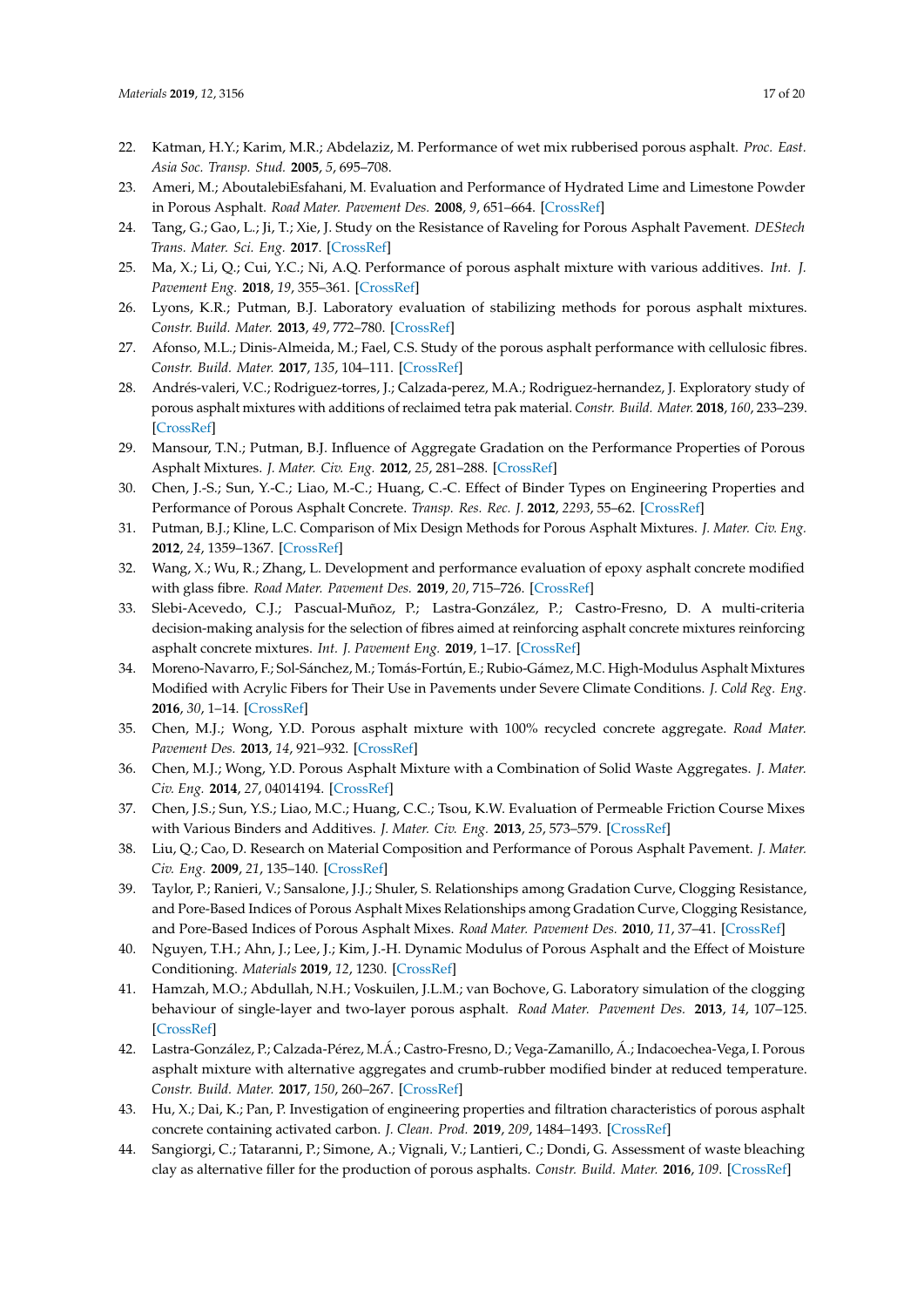- <span id="page-18-25"></span><span id="page-18-21"></span><span id="page-18-0"></span>45. Zhang, H.; Li, H.; Zhang, Y.; Wang, D.; Harvey, J.; Wang, H. Performance enhancement of porous asphalt pavement using red mud as alternative filler. *Constr. Build. Mater.* **2018**, *160*, 707–713. [\[CrossRef\]](http://dx.doi.org/10.1016/j.conbuildmat.2017.11.105)
- <span id="page-18-1"></span>46. Shukry, N.A.M.; Hassan, N.A.; Abdullah, M.E.; Hainin, M.R.; Yusoff, N.I.M.; Jaya, R.P.; Mohamed, A. Effect of various filler types on the properties of porous asphalt mixture. *IOP Conf. Ser. Mater. Sci. Eng.* **2018**, *342*, 012036. [\[CrossRef\]](http://dx.doi.org/10.1088/1757-899X/342/1/012036)
- <span id="page-18-2"></span>47. ASTM D7064/D7064M-08. *Standard Practice for Open-Graded Friction Course (OGFC) Mix Design*; ASTM International: West Conshohocken, PA, USA, 2013.
- <span id="page-18-3"></span>48. Australian Asphalt Pavement Association. *National Asphalt Specification*; AAPA: Alexandria, VA, USA, 2004.
- <span id="page-18-4"></span>49. Malaysia, Public Works Department. *Standard Specification for Road Works, Section 4, Flexible Pavement*; Jabatan. Kerja Raya Malaysia: Kuala Lumpur, Malaysia, 2008.
- <span id="page-18-23"></span><span id="page-18-5"></span>50. Singapore, Land Traffic Authority. *Materials and Workmanship Specification for Civil and Structural Works*; Land Traffic Authority: Singapore, 2010.
- <span id="page-18-6"></span>51. Hassan, N.A.; Mahmud, M.Z.H.; Ahmad, K.A.; Hainin, M.R.; Jaya, R.P.; Mashros, N. Air voids characterisation and permeability of porous asphalt gradations used in different countries. *ARPN J. Eng. Appl. Sci.* **2016**, *11*, 14043–14047.
- <span id="page-18-7"></span>52. Yongli, Z.; Xiaoming, H. Design Method and Performance for Large Stone Porous Asphalt Mixtures. *J. Wuhan Univ. Technol. Mater. Sci. Ed.* **2010**, 871–872. [\[CrossRef\]](http://dx.doi.org/10.1007/s11595-010-0111-2)
- <span id="page-18-8"></span>53. Zhang, H.; Anupam, K.; Scarpas, A.; Kasbergen, C.; Erkens, S. Effect of stone-on-stone contact on porous asphalt mixes: Micromechanical analysis. *Int. J. Pavement Eng.* **2019**, 1–12. [\[CrossRef\]](http://dx.doi.org/10.1080/10298436.2019.1654105)
- <span id="page-18-9"></span>54. Takahashi, S.; Partl, M.N. Improvement of Mix Design for Porous Asphalt. *Road Mater. Pavement Des.* **2001**, *2*, 283–296. [\[CrossRef\]](http://dx.doi.org/10.1080/14680629.2001.9689904)
- <span id="page-18-24"></span><span id="page-18-10"></span>55. Lu, X.; Sandman, B.; Redelius, P. Aging Characteristics of Polymer Modified Binders in Porous Asphalt Pavements, Asphalt Pavements, (Eapa). In Proceedings of the 11th International Conference of Asphalt Pavement, Nagoya, Japan, 1–6 August 2010.
- <span id="page-18-11"></span>56. State of California Department of Transportation. *Asphalt Rubber Usage Guide*; CA Department of Transportation: Sacramento, CA, USA, 2006; pp. 1–71.
- <span id="page-18-12"></span>57. Sangiorgi, C.; Eskandarsefat, S.; Tataranni, P.; Simone, A.; Vignali, V.; Lantieri, C.; Dondi, G. A Complete laboratory assessment of crumb rubber porous asphalt. *Constr. Build. Mater.* **2017**, *132*, 500–507. [\[CrossRef\]](http://dx.doi.org/10.1016/j.conbuildmat.2016.12.016)
- <span id="page-18-22"></span><span id="page-18-13"></span>58. Arrieta, V.S.; Maquilón, J.E.C. Resistance to Degradation or Cohesion Loss in Cantabro Test on Specimens of Porous Asphalt Friction Courses. *Procedia Soc. Behav. Sci.* **2014**, *162*, 290–299. [\[CrossRef\]](http://dx.doi.org/10.1016/j.sbspro.2014.12.210)
- <span id="page-18-14"></span>59. Baldi-Sevilla, A.; Montero, M.L.; Aguiar, J.P.; Loría, L.G. Influence of nanosilica and diatomite on the physicochemical and mechanical properties of binder at unaged and oxidized conditions. *Constr. Build. Mater.*  **2016**, *127*, 176–182. [\[CrossRef\]](http://dx.doi.org/10.1016/j.conbuildmat.2016.09.140)
- <span id="page-18-15"></span>60. Alvarez, A.E.; Gomez, K.L.; Gomez, D.C.; Reyes-Ortiz, O.J. Optimising the effect of natural filler on asphalt-aggregate interfaces based on surface free energy measurements. *Road Mater. Pavement Des.* **2018**, *20*, 1548–1570. [\[CrossRef\]](http://dx.doi.org/10.1080/14680629.2018.1465451)
- 61. Bhasin, A.; Little, D.N.; Vasconcelos, K.L.; Masad, E. Surface Free Energy to Identify Moisture Sensitivity of Materials for Asphalt Mixes. *Transp. Res. Rec. J. Transp. Res. Board* **2007**, *2001*, 37–45. [\[CrossRef\]](http://dx.doi.org/10.3141/2001-05)
- <span id="page-18-16"></span>62. Hamedi, G.H.; Nejad, F.M. Using energy parameters based on the surface free energy concept to evaluate the moisture susceptibility of hot mix asphalt. *Road Mater. Pavement Des.* **2015**, *16*, 239–255. [\[CrossRef\]](http://dx.doi.org/10.1080/14680629.2014.990049)
- <span id="page-18-17"></span>63. Ji, J.; Yao, H.; Liu, L.; You, Z.; Yang, X.; Suo, Z.; Zhai, P. Adhesion Evaluation of Asphalt-Aggregate Interface Using Surface Free Energy Method. *Appl. Sci.* **2017**, *7*, 156. [\[CrossRef\]](http://dx.doi.org/10.3390/app7020156)
- <span id="page-18-18"></span>64. Ye, Z.; Jian, L. The Effect of Fiber on the Performance of Open Graded Friction Course (An Environmental Survey). *Ekoloji* **2019**, *28*, 4891–4895.
- <span id="page-18-19"></span>65. Kakar, M.R.; Hamzah, M.O.; Akhtar, M.N.; Woodward, D. Surface free energy and moisture susceptibility evaluation of asphalt binders modified with surfactant-based chemical additive. *J. Clean. Prod.* **2016**, *112*, 2342–2353. [\[CrossRef\]](http://dx.doi.org/10.1016/j.jclepro.2015.10.101)
- <span id="page-18-20"></span>66. Chu, L.; Tang, B.; Fwa, T. Evaluation of functional characteristics of laboratory mix design of porous pavement materials. *Constr. Build. Mater.* **2018**, *191*, 281–289. [\[CrossRef\]](http://dx.doi.org/10.1016/j.conbuildmat.2018.10.003)
- 67. Hanim, F.; Kamar, A.; Sarif, J.N. Design of Porous Asphalt Mixture to performance related criteria. In Proceedings of the 13th Conference of the Road Engineering Association of Asia and Australasia (REAAA), Incheon, Korea, 23–26 September 2009; pp. 1–14.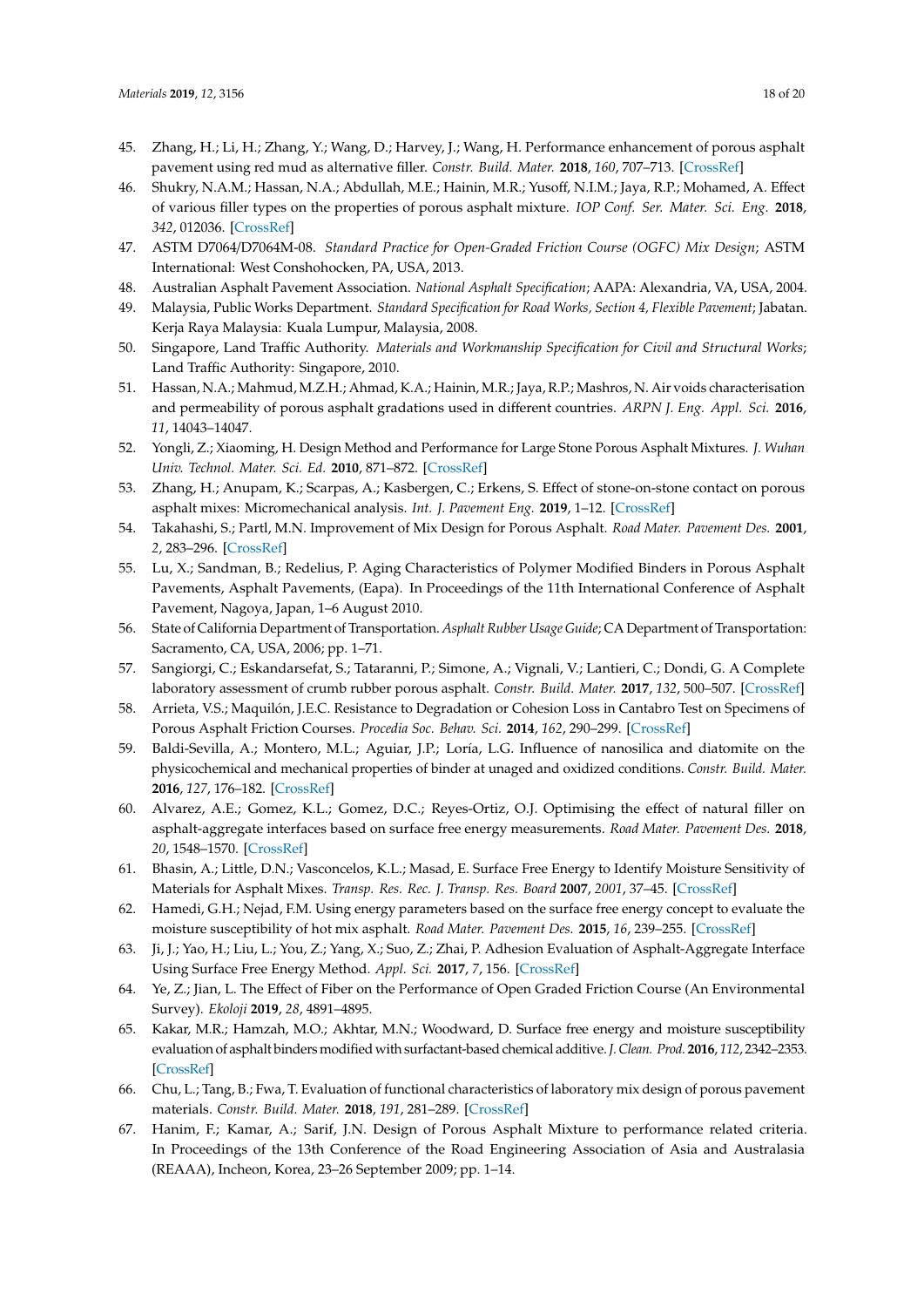- <span id="page-19-31"></span><span id="page-19-8"></span><span id="page-19-7"></span><span id="page-19-6"></span><span id="page-19-5"></span><span id="page-19-4"></span><span id="page-19-3"></span><span id="page-19-2"></span><span id="page-19-1"></span><span id="page-19-0"></span>68. Liu, Q.; Yu, W.; Schlangen, E.; Van Bochove, G. Unravelling porous asphalt concrete with induction heating. *Constr. Build. Mater.* **2014**, *71*, 152–157. [\[CrossRef\]](http://dx.doi.org/10.1016/j.conbuildmat.2014.08.048)
- <span id="page-19-9"></span>69. Voskuilen, J.L.M.; van de Ven, M.F.C.; van Wieringen, J. Two-Lyaer Porous Asphalt for Noise Reduction. In Proceedings of the 8th Conference on Asphalt Pavements for Southern Africa, Sun City, South Africa, 12–16 September 2004; pp. 1–16.
- 70. Wang, X.; Gu, X.; Ni, F.; Deng, H.; Dong, Q. Rutting resistance of porous asphalt mixture under coupled conditions of high temperature and rainfall. *Constr. Build. Mater.* **2018**, *174*, 293–301. [\[CrossRef\]](http://dx.doi.org/10.1016/j.conbuildmat.2018.04.104)
- <span id="page-19-22"></span>71. Cheng, Y.; Chai, C.; Liang, C.; Chen, Y. Mechanical Performance of Warm-Mixed Porous Asphalt Mixture with Steel Slag and Crumb-Rubber–SBS Modified Bitumen for Seasonal Frozen Regions. *Materials* **2019**, *12*, 857. [\[CrossRef\]](http://dx.doi.org/10.3390/ma12060857)
- <span id="page-19-25"></span><span id="page-19-13"></span>72. Yusoff, N.I.M.; Breem, A.A.S.; Alattug, H.N.; Hamim, A.; Ahmad, J. The effects of moisture susceptibility and ageing conditions on nano-silica/polymer-modified asphalt mixtures. *Constr. Build. Mater.* **2014**, *72*, 139–147. [\[CrossRef\]](http://dx.doi.org/10.1016/j.conbuildmat.2014.09.014)
- 73. Zhao, Y.; Huang, X. Design method and performance for large stone porous asphalt mixtures. *J. Wuhan Univ. Technol. Sci. Ed.* **2010**, *25*, 871–876. [\[CrossRef\]](http://dx.doi.org/10.1007/s11595-010-0111-2)
- 74. Chu, L.; Fwa, T.F. Functional sustainability of single- and double-layer porous asphalt pavements. *Constr. Build. Mater.* **2019**, *197*, 436–443. [\[CrossRef\]](http://dx.doi.org/10.1016/j.conbuildmat.2018.11.162)
- <span id="page-19-27"></span>75. Chen, J.; Li, H.; Huang, X.; Wu, J. Permeability Loss of Open-Graded Friction Course Mixtures due to Deformation-Related and Particle-Related Clogging: Understanding from a Laboratory Investigation. *J. Mater. Civ. Eng.* **2015**, *27*, 1–7. [\[CrossRef\]](http://dx.doi.org/10.1061/(ASCE)MT.1943-5533.0001282)
- <span id="page-19-26"></span>76. Chen, M.J.; Wong, Y.D. Evaluation of the development of aggregate packing in porous asphalt mixture using discrete element method simulation. *Road Mater. Pavement Des.* **2017**, *18*, 64–85. [\[CrossRef\]](http://dx.doi.org/10.1080/14680629.2016.1138881)
- 77. Han, H.; Liu, M.; Fwa, T.F.; Chu, L. *Evaluation of Low-Speed Pavement Skid Resistance—Need for New Testing Method*; CRC Press: Boca Raton, FL, USA, 2018.
- <span id="page-19-10"></span>78. Yao, H.; You, Z.; Li, L.; Lee, C.H.; Wingard, D.; Yap, Y.K.; Goh, S.W. Rheological Properties and Chemical Bonding of Asphalt Modified with Nanosilica. *J. Mater. Civ. Eng.* **2012**, *25*, 1619–1630. [\[CrossRef\]](http://dx.doi.org/10.1061/(ASCE)MT.1943-5533.0000690)
- <span id="page-19-11"></span>79. Taherkhani, H.; Afroozi, S.; Javanmard, S. Comparative Study of the Effects of Nanosilica and Zyco-Soil Nanomaterials on the Properties of Asphalt Concrete. *J. Mater. Civ. Eng.* **2017**, *29*, 04017054. [\[CrossRef\]](http://dx.doi.org/10.1061/(ASCE)MT.1943-5533.0001889)
- <span id="page-19-28"></span><span id="page-19-12"></span>80. Masri, K.A.; Awang, H.; Jaya, R.P.; Ali, M.I.; Ramli, N.I.; Arshad, A.K. Moisture susceptibility of porous asphalt mixture with Nano silica modified asphalt binder. *IOP Conf. Ser. Earth Environ. Sci.* **2019**, *244*. [\[CrossRef\]](http://dx.doi.org/10.1088/1755-1315/244/1/012028)
- <span id="page-19-29"></span><span id="page-19-14"></span>81. Tanzadeh, R.; Tanzadeh, J.; Amid, S. Experimental study on the effect of basalt and glass fibers on behavior of open-graded friction course asphalt modified with nano-silica. *Constr. Build. Mater.* **2019**, *212*, 467–475. [\[CrossRef\]](http://dx.doi.org/10.1016/j.conbuildmat.2019.04.010)
- <span id="page-19-15"></span>82. Tanzadeh, J.; Shahrezagamasaei, R. Laboratory Assessment of Hybrid Fiber and Nano-silica on Reinforced Porous Asphalt Mixtures. *Constr. Build. Mater.* **2017**, *144*, 260–270. [\[CrossRef\]](http://dx.doi.org/10.1016/j.conbuildmat.2017.03.184)
- <span id="page-19-16"></span>83. Arshad, A.K.; Ahmad, J.; Alam, S.; Masri, K.A.; Resources, E.; Gambang, K. Rutting Resistance of Nanosilica Modified Porous Asphalt. *Int. J. Civ. Eng. Technol.* **2019**, *10*, 2274–2284.
- <span id="page-19-17"></span>84. Luo, D.; Khater, A.; Yue, Y.; Abdelsalam, M.; Zhang, Z.; Li, Y.; Iseley, D.T. The performance of asphalt mixtures modified with lignin fiber and glass fiber: A review. *Constr. Build. Mater.* **2019**, *209*, 377–387. [\[CrossRef\]](http://dx.doi.org/10.1016/j.conbuildmat.2019.03.126)
- <span id="page-19-18"></span>85. Li, Y. Study on the preparation and properties of noise-reducing porous asphalt composites. *J. Funct. Mater.*  **2018**, *49*, 08195. [\[CrossRef\]](http://dx.doi.org/10.3969/j.issn.1001-9731.2018.08.033)
- <span id="page-19-19"></span>86. Nazari, H.; Naderi, K.; Nejad, F.M. Improving aging resistance and fatigue performance of asphalt binders using inorganic nanoparticles. *Constr. Build. Mater.* **2018**, *170*, 591–602. [\[CrossRef\]](http://dx.doi.org/10.1016/j.conbuildmat.2018.03.107)
- <span id="page-19-20"></span>87. Read, J.; Whiteoak, D. *The Shell Bitumen Handbook*; Thomas Telford Publishing: London, UK, 2003.
- <span id="page-19-21"></span>88. Eskandarsefat, S.; Dondi, G.; Sangiorgi, C. Recycled and rubberized SMA modified mixtures: A comparison between polymer modified bitumen and modified fibres. *Constr. Build. Mater.* **2019**, *202*, 681–691. [\[CrossRef\]](http://dx.doi.org/10.1016/j.conbuildmat.2019.01.045)
- <span id="page-19-23"></span>89. Enieb, M.; Diab, A.; Yang, X. Short- and long-term properties of glass fiber reinforced asphalt mixtures. *Int.* J. *Pavement Eng.* **2019**, 1–13. [\[CrossRef\]](http://dx.doi.org/10.1080/10298436.2019.1577421)
- <span id="page-19-24"></span>90. Frigio, F.; Canestrari, F. Characterisation of warm recycled porous asphalt mixtures prepared with different WMA additives. *Eur. J. Environ. Civ. Eng.* **2018**, *22*, 82–98. [\[CrossRef\]](http://dx.doi.org/10.1080/19648189.2016.1179680)
- <span id="page-19-30"></span>91. Ranieri, V.; Kowalski, K.J.; Berloco, N.; Colonna, P.; Perrone, P. Influence of wax additives on the properties of porous asphalts. *Constr. Build. Mater.* **2017**, *145*, 261–271. [\[CrossRef\]](http://dx.doi.org/10.1016/j.conbuildmat.2017.03.181)